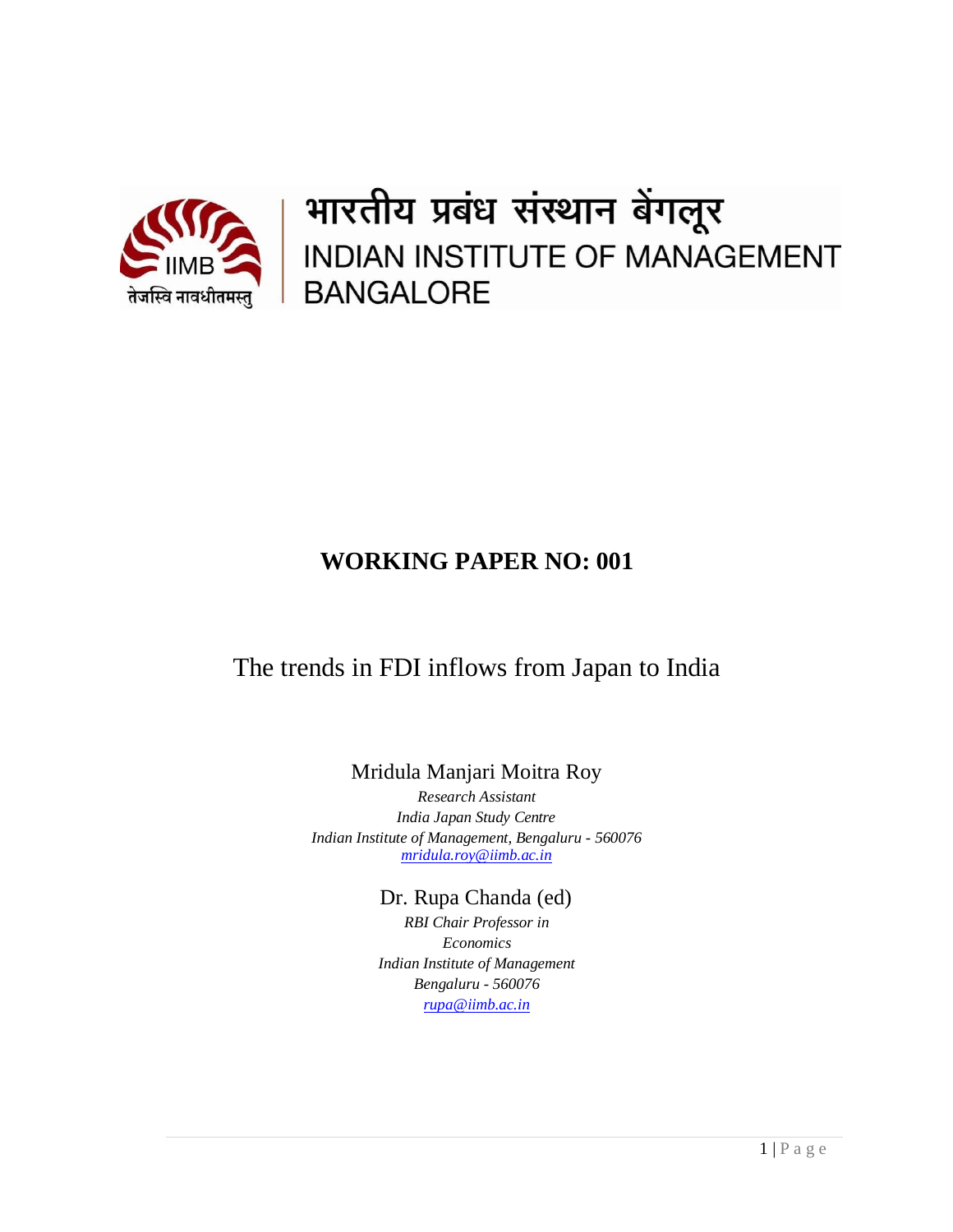### **Abstract**

This report on Foreign Direct Investment (FDI) provides insights into the characteristics of FDI inflows from Japan to India. It outlines the changing nature of the inflows in terms of industry characteristics, volume of inflows and other aspects such as the business and regulatory environment, based on secondary sources of information. It compares the experience of Japanese investment in other emerging economies with that in India. The report explains that despite having a Comprehensive Economic Partnership Agreement (CEPA) between the two countries and government support, there exist unexplored synergies and business opportunities. However, renewed interest between the two countries is propelling their interaction. Technology transfers in infrastructure and other areas such as the IT-ITeS, healthcare, and financial services sectors will help India's development, while Japan can benefit from the young talent pool that is diverse, cheap and easily available, mitigating its demographic problems due to an ageing population.

Keywords: FDI, emerging economies, India-Japan relations, institutional regulations, ODI.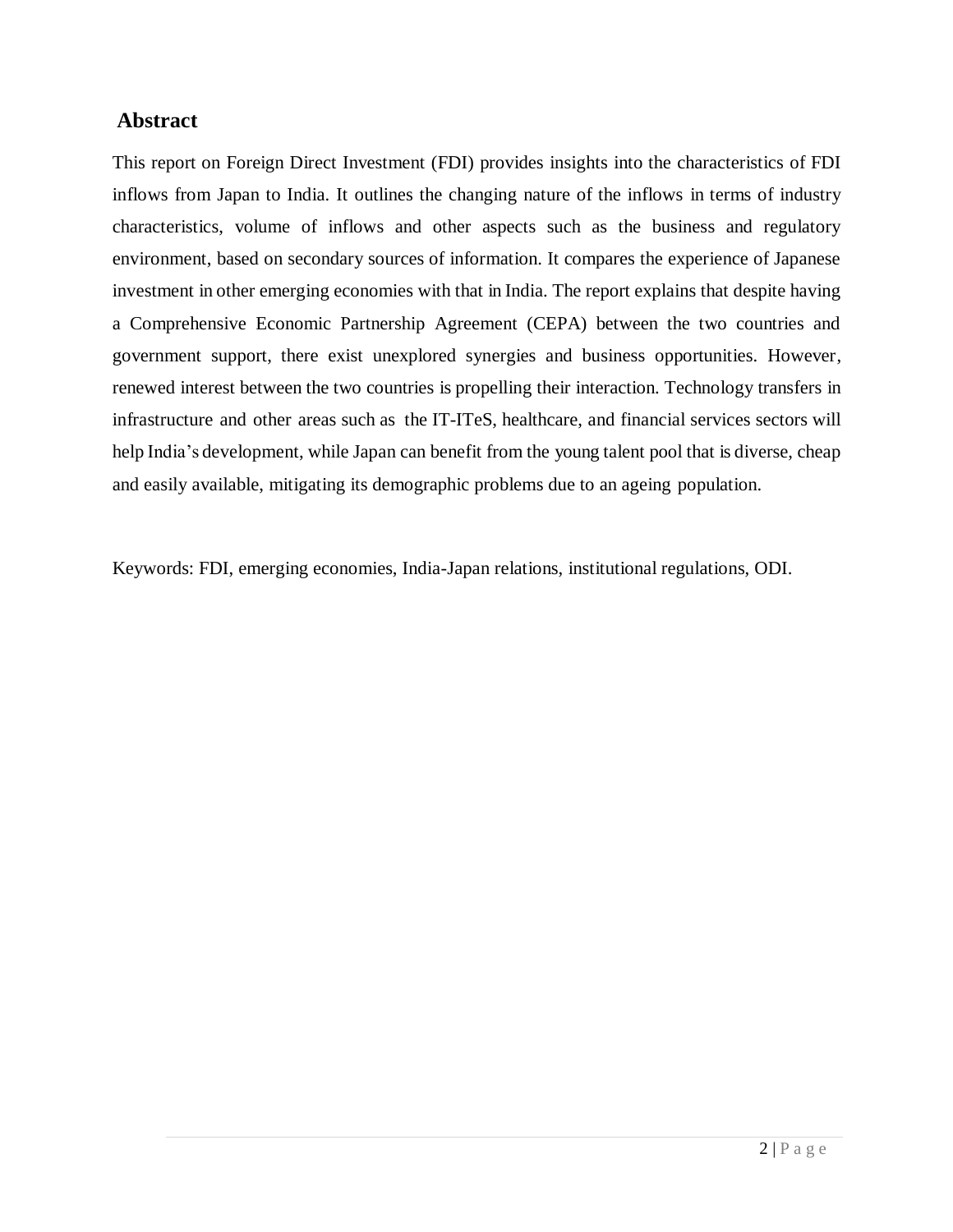# **1 Introduction**

Japan and India have had a long history of bilateral ties. Cultural and religious exchanges began with the spread of Buddhism from India to Japan, followed by intermittent exchanges till the signing of 'Treaty of Peace between Japan and India' in 1952. This treaty established more formal diplomatic relations between the two following India's independence. This was accentuated by two policies; Japan's 'Free and Open India and Pacific Strategy', and India's 'Look East', and presently, 'Act East' policy. Trade between the two nations began with India supplying iron ore to aid Japan's reconstruction after the Second World War, and Japan began to provide aid in the form of Official Development Assistance (ODA), from 1958. At present, Japan is India's highest ODA donor. Despite cordial diplomatic relations and numerous facilitation mechanisms, there is much unrealized scope to increase bilateral trade and investment flows. Over the years, Japan's trade with China has increased, while trade with India has remained stagnant despite China and India having similar growth trajectories in the 20<sup>th</sup> century. However, with the advent of India's liberalization policy and robust economic growth, Japanese companies and both governments have shown renewed interest in expanding bilateral relations.

### 1.1 Statement of the research problem

Despite abundant trade and investment opportunities between the two nations, bilateral trade and investment between the two remains low. This study is a preliminary exploration of the existing pattern of Foreign Direct Investment (FDI) inflows from Japan to India and discusses the problems and prospects of the same. The study analyses the main hindrances to the growth of FDI from Japan and suggests relevant areas for further study.

### 1.2 Research methodology

This study uses secondary data sources from online databases, government surveys and reports, publications and books to carry out qualitative and descriptive analysis for the stated research problem. Data for this study is obtained from journal articles, books, speeches by academic and industry experts; government websites like DIPP, MoSPI, JETRO reports, JBIC reports, .; and data repositories such as IndiaStat, OECD and the Worldbank.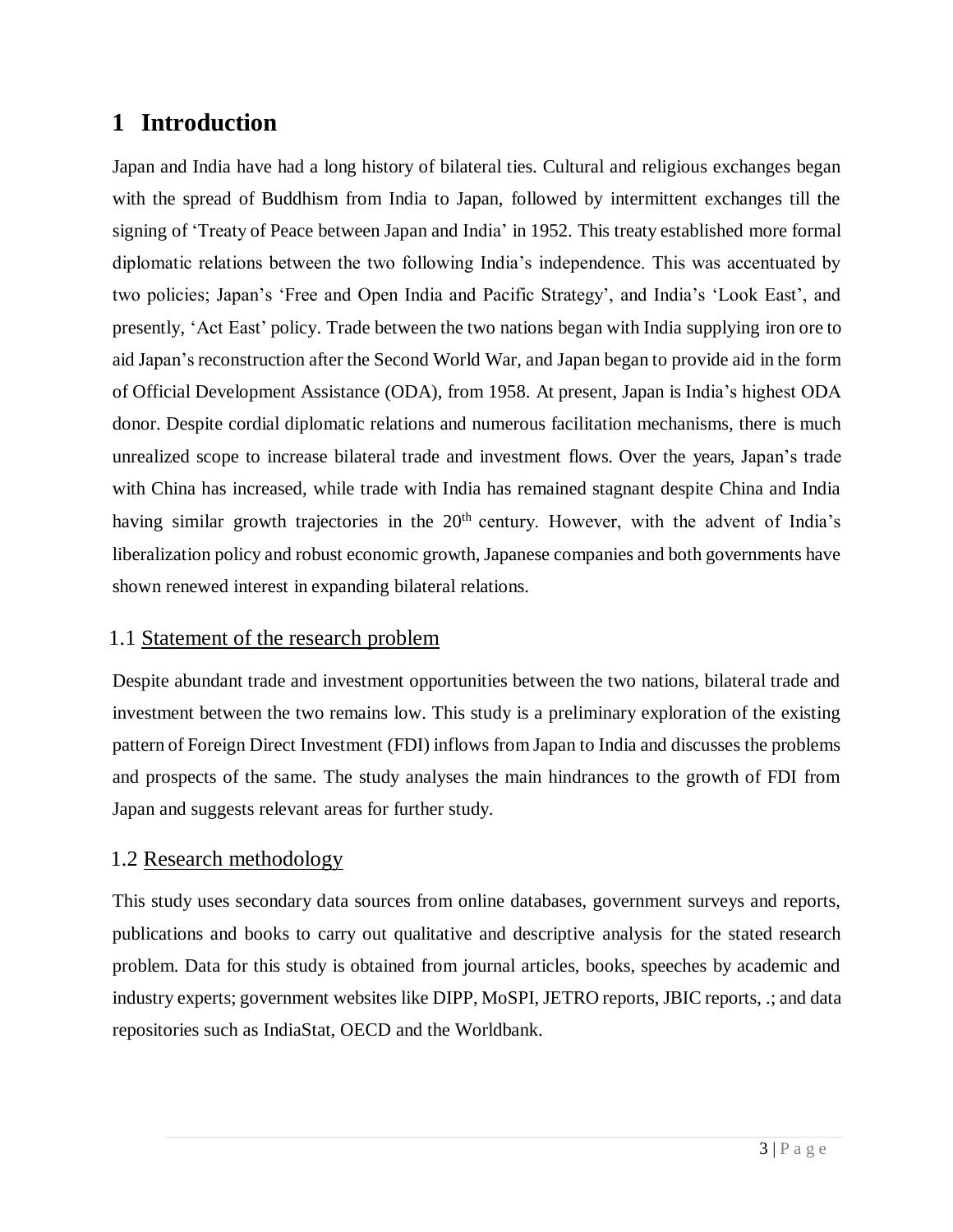#### 1.3 Scope and objectives of the study

The report studies the pattern of sector wise FDI inflows from Japan to India for the time period post 2000. It identifies the trends and hindrances to FDI inflows from Japan to India by comparing Japan's investment experiences in other countries with that of India. In conclusion, the study aims to provide solutions to facilitatefurther Japanese investment in the Indian market and suggest other areas that need to be studied if bilateral investment relations are to be strengthened. In addition to analyzing the facilitators ad constraints to FDI flows from Japan to India, it also analyses the implications of the CEPA for investment ties between the two countries.

## **2 Review of literature**

There are numerous theoretical underpinnings to explain the complex phenomenon of FDI in the world. According to IMF (1993), FDI is defined as international investment made by one economy's resident entity, in the business operations of an entity resident in a different economy with the intention of establishing a lasting interest. According to WTO (1996), FDI occurs when an investor based in the home country acquires an asset in another country (host country), with an intention of managing the said asset. The Benchmark Definition of FDI, the OECD (2008), defined FDI as the net inflows of investment undertaken to acquire a lasting management interest (10% or more of the voting stock) in a firm conducting business in any other economy but the investor's home country.

Most FDI theories rely on two aspects to explain FDI between different countries. A macroeconomic perspective is offered that draws upon the fields of international economics and international business, specifically, locational advantage and internationaltrade and often employ the gravity model to explain FDI movement across the globe. The other perspective that several theories offer rests on firm-specific elements. Market entry strategies, firm-specific advantages and other microeconomic perspectives are offered that relate to the field of industrial economics.

One of the most renowned FDI theories is the eclectic paradigm, (Dunning, 1980, 1993) that looks at FDI movement in terms of ownership advantages, locational advantages and internalization of the firms in the host country. Well known empirical studies on the OLI triad have found that market size, openness, labor costs and productivity, economic growth, infrastructure, tax regime, political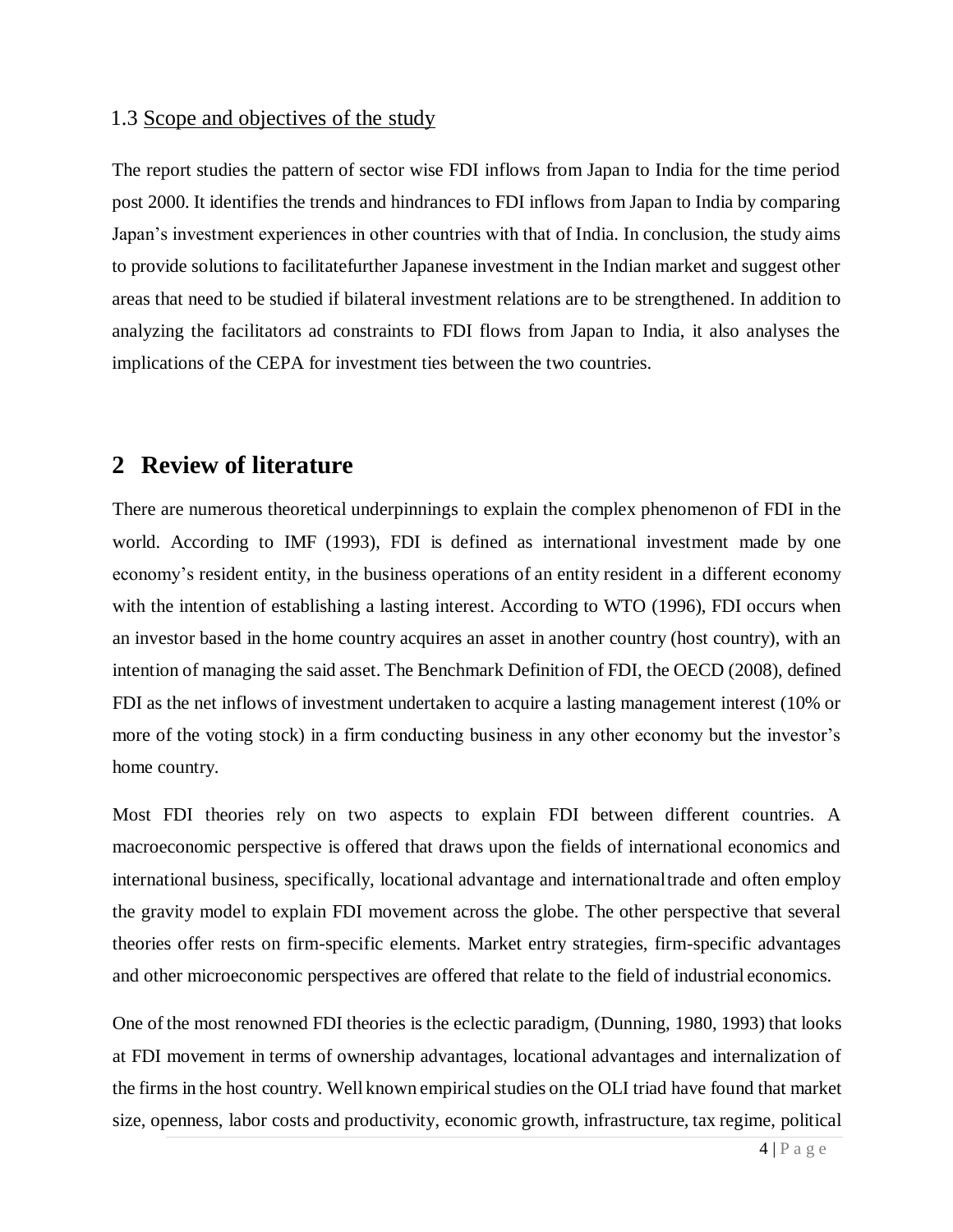risk are some of the main determinants of FDI in both developing and developed countries.

Japan's direction of FDI has undergone a radical shift in the past decade. Much like other foreign investors, the focus has shifted from investing only in developed countries to the newly emerging economies due to benefits in terms of increasing market size, low labor costs and other locational advantages. This often results in a bandwagon effect (Knickerbocker, 1973) as rival investors rush to invest in the same regions. Thus, concentration of FDI often occurs in popular regions with a concurrent deceleration of investments into other formerly popular regions (Sethi et al, 2003).

Japan's engagement with India through FDI is important for our country. Japan isthe fourth largest foreign investor in India and is also looking to increase bilateral engagements between the two through economic and strategic partnerships. As observed by numerous scholars, the political, legal and economic framework of a country is important for shaping bilateral trade and investment engagement. According to North (1990, 1995), people form institutions due to imperfect insight and information asymmetry. He defines institutions as 'humanly devised constraints that shape human interaction'. Since time immemorial, institutions have been necessary to lower uncertainty in exchange, lower transaction costs, thus increasing efficiency. Hence, in this study, in addition to assessing FDI inflows from Japan to India, we also study the numerous institutional arrangements framed by both governments to facilitate India-Japan bilateral trade and investment relations. The 'new institutional theory' (North, 1990, Scott, 1987) posits that byestablishing and administering the rules to guide private players, the host country institutions play an important role in moderating and regulating the behavior of investing entities. Thus, the overarching interests of the government are important to keep in mind while studying FDI inflows from Japan to India.

The 'new institutional theory' approach has been previously used to explain the internationalization of Japan's ODI which has adapted to the changing macroeconomic conditions in the host country (Buckley & Horn, 2009). According to Cross & Horn (2009), Japan's ODI has also aligned corporate behavior to the institutional constraints present in the host countries.

Japan's business community has now understood the potential of India's market, especially its rising middle class. In the past, research by Japanese firms on India led to deferral of market entry, which is not the case anymore. More and more firms are looking to enter, not only because of the potential of India's economy, but also due to the visible success of several South Korean firms (Masanori, 2012). This study also assesses Japan's strategies in adjusting to the Indian business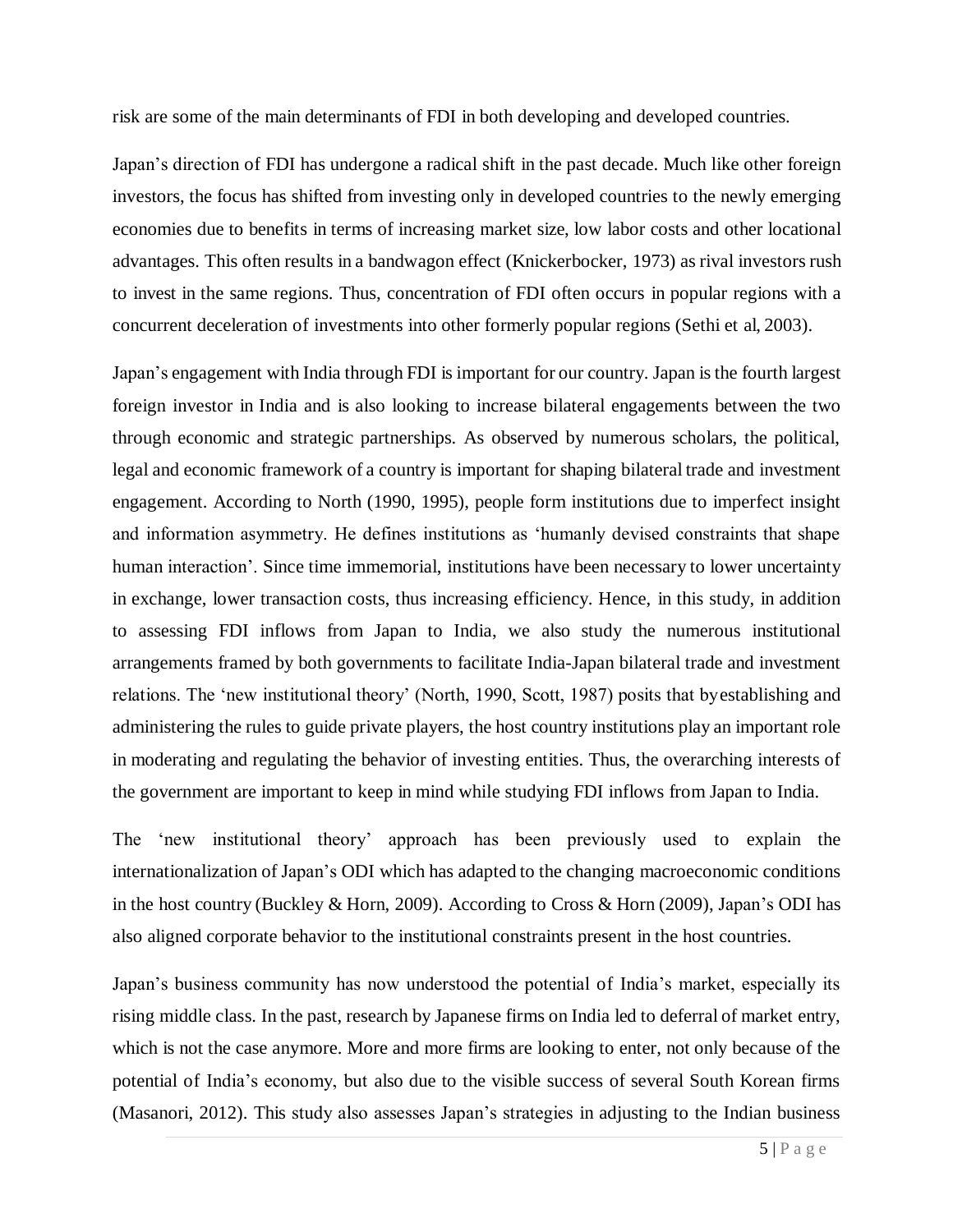climate.

Furthermore, it is important to look at India-Japan cooperation from a more strategic perspective. So far, India's engagement with other South East Asian nations has been below its potential. Despite India's 'Look East' and 'Act East' policy, India's involvement with ASEAN, Japan, China and South Korea has been much less compared to that with other nations in this area (Das, 2014). The CEPA between India and Japan is expected to bolster India's involvement in thisregion. Apart from the obvious advantages that would accrue to India from greater integration with Japan, for the latter, there are clearly geo-strategic and political considerations. China's growing dominance in Asia is of common concern to both India and Japan. Thus, the establishment of a robust sustainable strategic partnership can counter this growing Chinese influence through greater economic and defense cooperation. India's latent potential as an economic and security powerhouse coupled with Japan's established Asian presence provides a strong basis to their burgeoning strategic and economic relationship. Prime Minister Abe's critical efforts in the past few years have led to the bilateral relationship being institutionalized in special ways that will make it durable, if not as dynamic, when Abe leaves office (Lynch & Przystup, 2017).

# **3 FDI from Japan to India**

Trade between India and Japan began after the signing of the Peace Treaty in 1952, which formally marked the start of diplomatic relations between the two nations. India supplied iron ore to aid reconstruction in the aftermath of the Second World War, while Japan began giving Overseas Development Assistance (ODA) to India from 1958 and is now India's largest foreign donor. However, despite the cordial beginnings, trade never picked up to a great extent. At present, Japan's trade with India lags considerably when compared to Japan's other Asian trade partners like China, South Korea, Thailand, Vietnam, etc.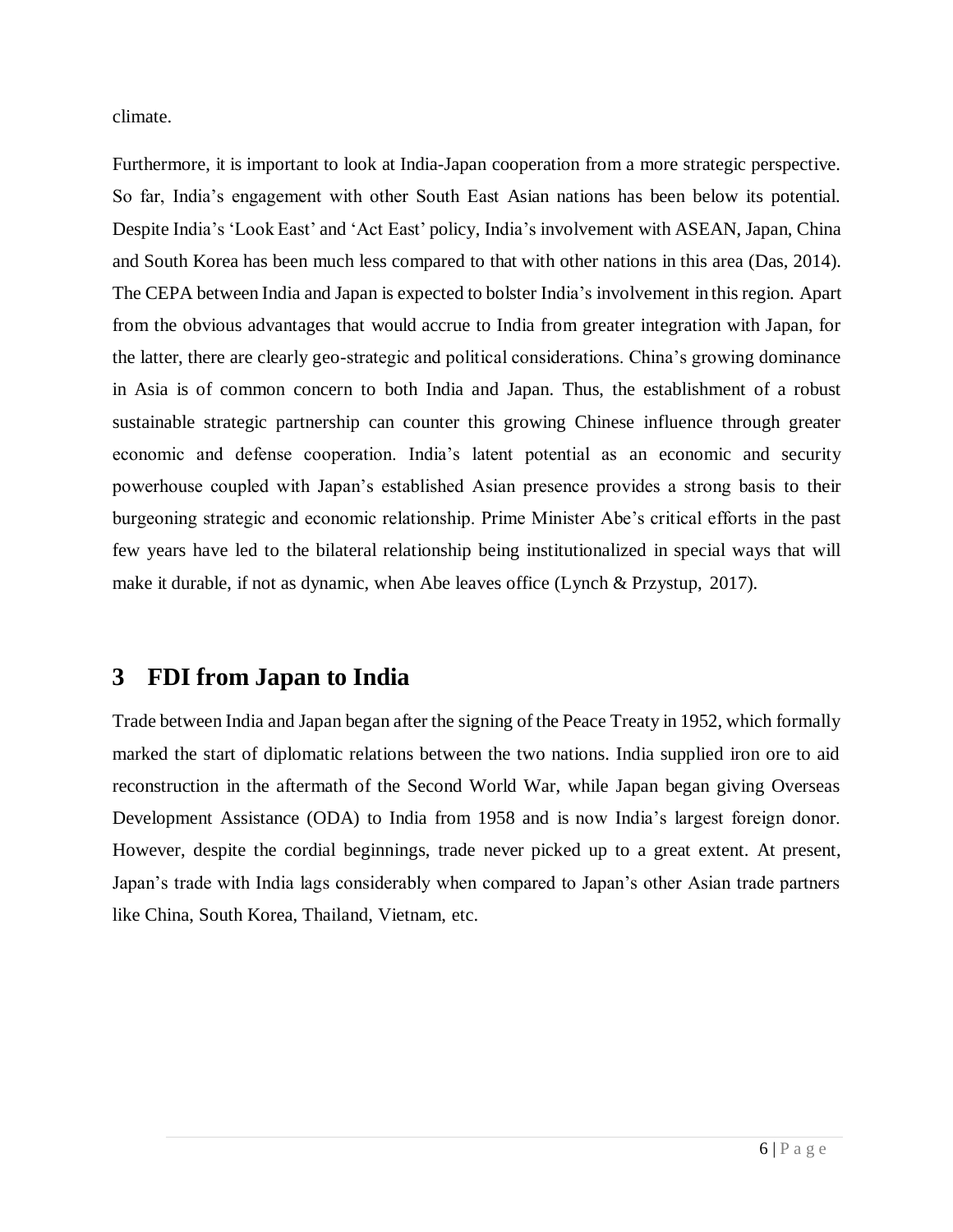### **Table 1: Trade in goods and services between India and Japan from 2011 to 2017**

Figures in dollars (billions)

| Year                                 | 2011-12 | 2012-13      | 2013-14    | 2014-15   | 2015-16    | 2016-17    |
|--------------------------------------|---------|--------------|------------|-----------|------------|------------|
| India's exports to Japan             | 6.33    | 6.09         | 6.81       | 5.38      | 4.66       | 3.85       |
| <b>Growth percentage</b>             | NA      | $(-)1.82$    | 4.66       | $(-)1.29$ | $(-)15.48$ | $(-)17.38$ |
| India's total exports                | 305.96  | 300.27       | 314.4      | 310.33    | 262.29     | 276.28     |
| Percentage share                     | 2.07    | 2.03         | 2.17       | 1.73      | 1.77       | 1.39       |
| India's imports from<br><b>Japan</b> | 12.1    | 12.51        | 9.48       | 10.13     | 9.85       | 9.63       |
| <b>Growth percentage</b>             | NA      | 3.44         | $(-)23.62$ | 6.86      | $(-)2.77$  | $(-)2.2$   |
| India's total imports                | 489.32  | 491.94       | 450.2      | 448.03    | 381        | 384.32     |
| Percentage share                     | 2.47    | 2.54         | 2.11       | 2.26      | 2.58       | 2.53       |
| India-Japan bilateral trade          | 18.43   | 18.61        | 16.39      | 15.51     | 14.51      | 13.48      |
| Percentage change                    | 34.3    | $\mathbf{1}$ | $(-)11.9$  | $(-)5.36$ | $(-)6.4$   | $(-)7$     |

Source: Embassy of India in Tokyo, Japan[. https://www.indembassy-tokyo.gov.in/india\\_japan\\_economic\\_relations.html](https://www.indembassy-tokyo.gov.in/india_japan_economic_relations.html)

(Accessed on 5/10/18)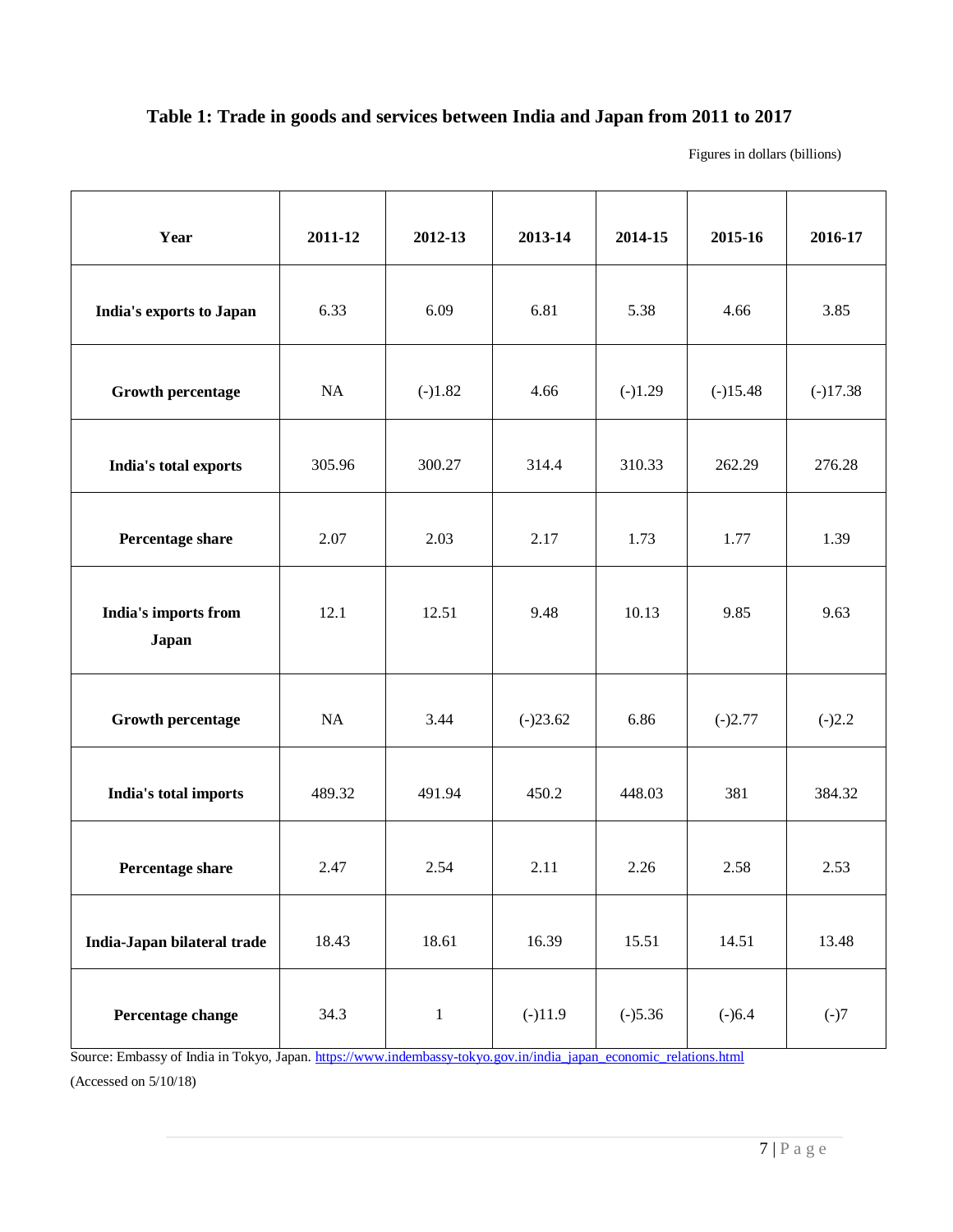The trade structure between the two is complementary in nature. Japan exports machinery and other finished goods, while India exports natural resource based intermediate goods (Kondo, 2012). Japan's interest in India lies in in the latter's growing consumer market, human resource potential, and rising economic growth, while India hopes to gain superior technology and investments from Japan in order to aid its infrastructural, industrial and technological development. Trade between the two nations has doubled from the previous decade, the 2000s to the current decade of the 2010s, with US\$ 13.8 billion in bilateral trade for the financial year 2016-17. However, these figures are lower from their peak value in 2012-13 at US\$ 18.61 billion. Table 1 shows the change in trade in goods and services between India and Japan from 2011 to 2017. The share of India-Japan trade in Japan's total trade hovers at 1%, while it is at about 2.34 percent of India's total trade (Embassy of India in Tokyo, Japan). This slow growth of trade between the two nations reflects the vast untapped potential in growth of the trade of goods and services. The government has numerous institutional initiatives, like the India-Japan Comprehensive Economic Partnership Agreement (CEPA) to aid better trade and investment relations between the two.

India's primary exports to Japan have been petroleum products, chemical elements and compounds, fish and fish preparation, non-metallic mineral ware, metalliferous ores & scrap, clothing and accessories, iron & steel products, textile yarn/fabrics, machinery, feeding-stuff for animals, etc. India's primary imports from Japan are machinery, iron & steel products, electrical machinery, transport equipment, chemical elements/compound, plastic materials, manufactures of metals, precision instruments, rubber manufactured, coal/coke and briquettes (Embassy of India in Tokyo, Japan).

#### 3.1 Japan's FDI inflows to India

Japanese involvement in terms of investment renewed in 1996, after India's liberalization policy (LPG) wherein foreign investment regulations were relaxed in the Indian market. Due to the growing momentum of India's economy following liberalization, Japanese investors were attracted to the Indian market. In 1996, which is the first year for which investment outflows from Japan to India are available in the Embassy of Japan's records, there was an estimated US\$ 262 million in FDI outflows from Japan to India. The numbers have slowly grown since then and in 2016, US\$ 4.1 billion dollars was invested in the Indian market by Japan, making it the third largest investor country after Mauritius and Singapore. However, in 2017 there was a drop in Japan's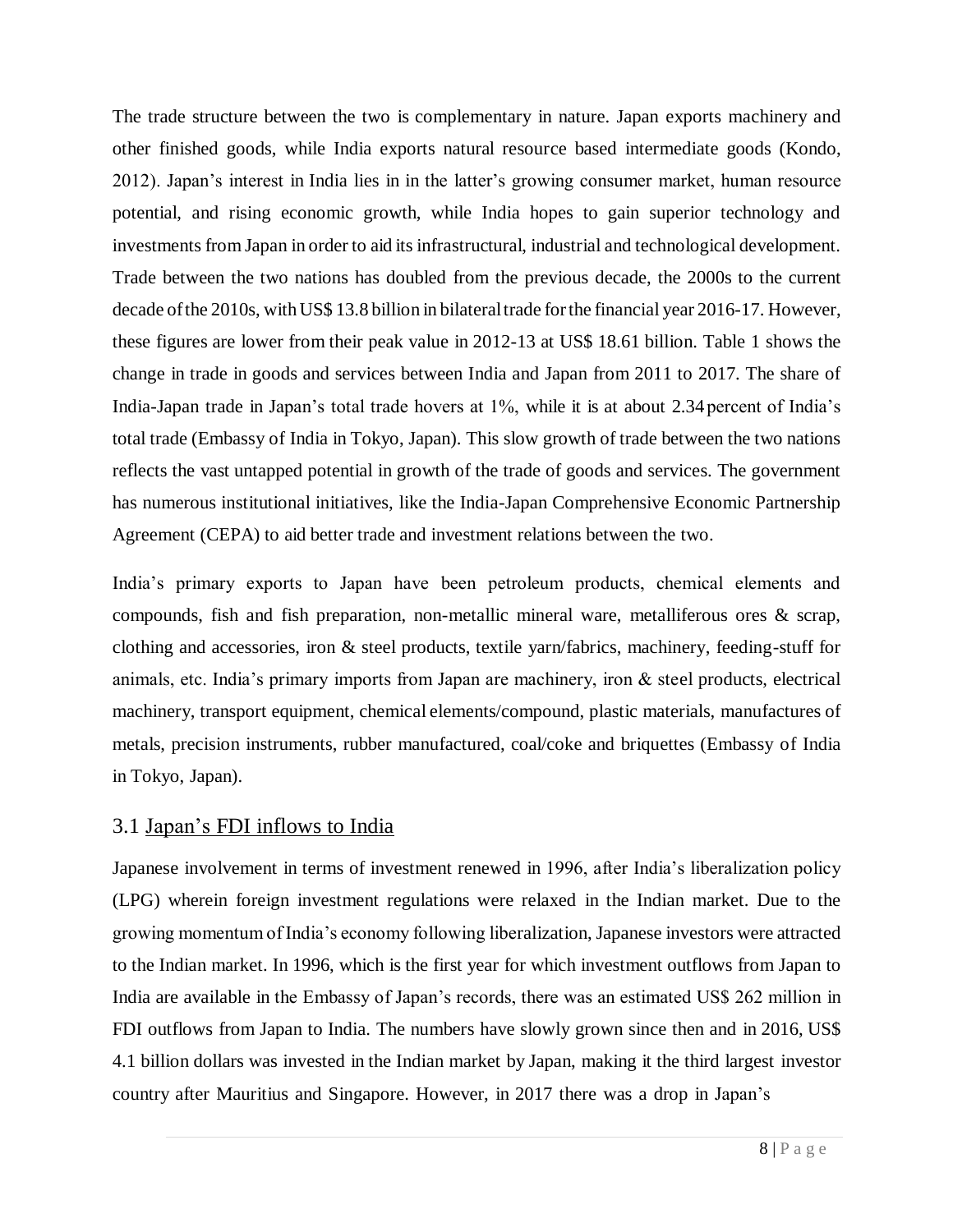investment in India, falling to US\$ 1.1 billion (Embassy of Japan). Despite the general increase in FDI from Japan into India and the growing engagement of the two countries through economic partnerships, a comparison with Japan's FDI in other countries indicates that there is room for much greater growth, given the sizeable economies of the two nations. For example, India's neighbor China is a hefty recipient of Japan's FDI with total Japanese FDI inflows to China at US\$ 9.7 billion for the year 2017 (Embassy of Japan).

The two governments are working to increase the level of interaction through high level political visits between Prime Ministers Narendra Modi and Shinzo Abe, economic partnerships like the Comprehensive Economic Partnership Agreement (CEPA) signed in 2011, strategic partnerships and other governmental facilitation mechanisms. According to surveys conducted by the Japan Bank for International Cooperation (JBIC), India has emerged as the most attractive nation for Japanese investors regarding long term and medium-term investments.





Source: FDI Synopsis Report 2016 DIPP, Ministry of Commerce and Industry, India, [http://dipp.nic.in/sites/default/files/Chapter6.1.A.iii](http://dipp.nic.in/sites/default/files/Chapter6.1.A.iii__2.pdf)\_2.pdf (Accessed on 05/10/2018)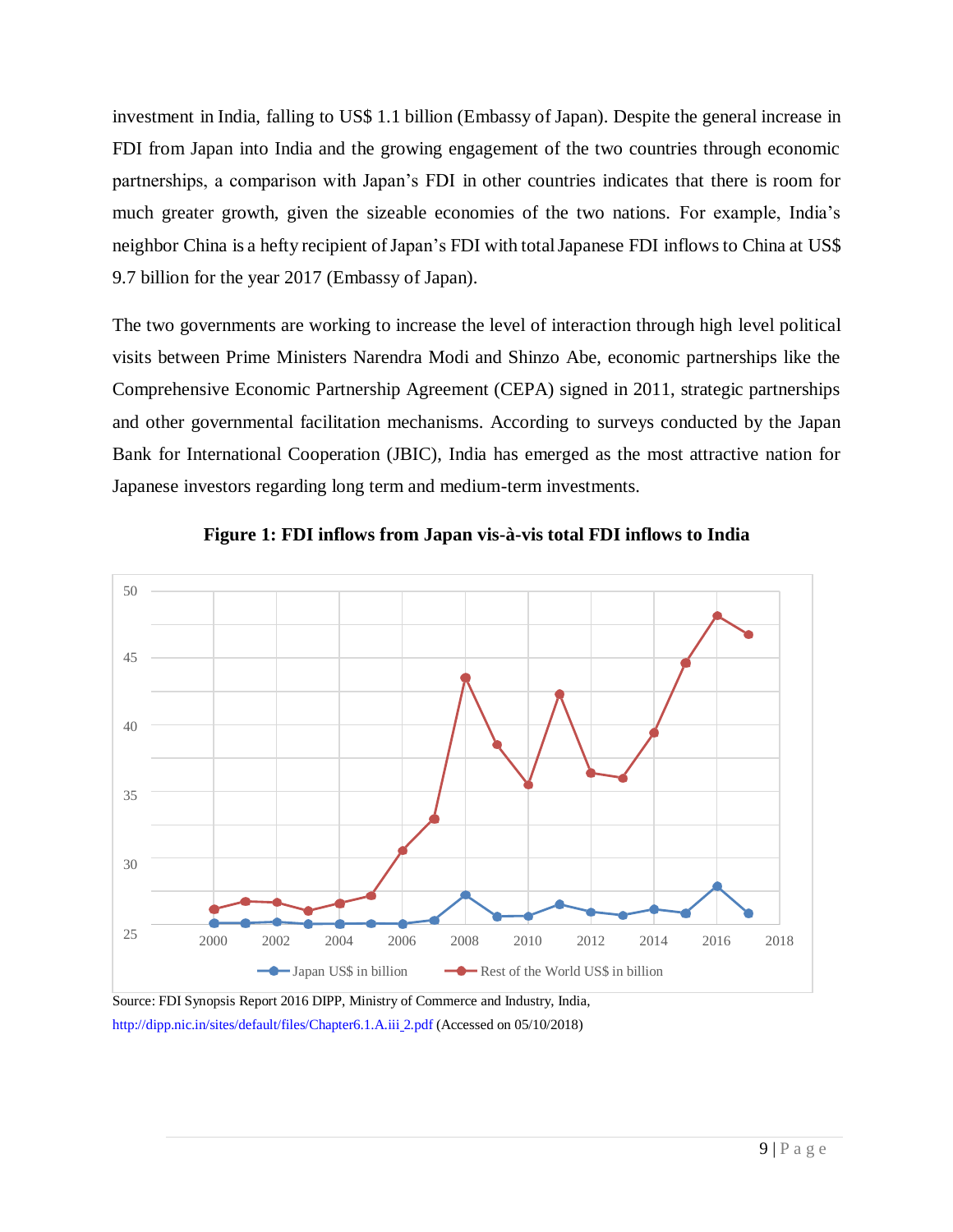Figure 1 gives a comprehensive view of the overall FDI inflows from Japan to India from 2000 to 2017. These amounts only include inflows received under RBI's automatic route, FIPB/SIA route, and acquisition of existing shares. Apart from a brief hiccup in the amount of investments in 2006, the overall trend of FDI inflows has remained fairly level. In 2008, there was a jump in the FDI inflows due to Daiichi Sankyo's acquisition of Ranbaxy. The following two years, 2009 and 2010 saw the effects of the recession with reduced FDI flows, which is also reflected in the decline in total FDI inflows to India. There is a possible causal connection of higher levels of investment in 2011 due to the signing of the Comprehensive Economic Partnership Agreement (CEPA) to facilitate economic relations between the two. The Fukushima Daiichi nuclear disaster coupled with the earthquake in 2012 led to the destruction of many supply chains and trade links across Japan. This is in line with the lower FDI inflows received in the two years 2012 and 2013. Investments finally picked up in 2014, with the highest reported inflows in 2016. The following year, 2017 was lacklustre in comparison.

|                              | <b>Regional offices</b> |                                               | <b>Amount of FDI equity inflows</b> | <b>Percentage of</b><br>equity inflows<br>from Japan |       |
|------------------------------|-------------------------|-----------------------------------------------|-------------------------------------|------------------------------------------------------|-------|
| Ranks                        | of RBI                  | <b>States covered</b>                         | <b>Rs</b> in crores                 | <b>US\$</b> in millions                              |       |
|                              |                         | Maharashtra, Dadra &<br>Nagar Haveli, Daman & |                                     |                                                      |       |
| 1                            | Mumbai                  | Diu                                           | 35,398.16                           | 6,136.89                                             | 24.26 |
|                              |                         | Delhi, part of UP and                         |                                     |                                                      |       |
| 2                            | New Delhi               | Haryana                                       | 27,438.95                           | 5,106.65                                             | 20.19 |
| 3                            | Chennai                 | Tamil Nadu, Pondicherry                       | 11,458.30                           | 2,024.92                                             | 8.01  |
| $\overline{4}$               | Ahmedabad               | Gujarat                                       | 8,350.92                            | 1,279.00                                             | 5.06  |
| 5                            | Bengaluru               | Karnataka                                     | 5,917.84                            | 1,030.07                                             | 4.07  |
| <b>Total of the</b><br>above |                         | 88,564.17                                     | 15,577.53                           | 61.59                                                |       |

**Table 2: RBI regional offices which receive the highest FDI equity inflows from Japan**

Source: FDI Synopsis Report 2016 DIPP, Ministry of Commerce and Industry, India,

[http://dipp.nic.in/sites/default/files/Chapter6.1.A.iii](http://dipp.nic.in/sites/default/files/Chapter6.1.A.iii__2.pdf)\_2.pdf (Accessed on 05/10/2018)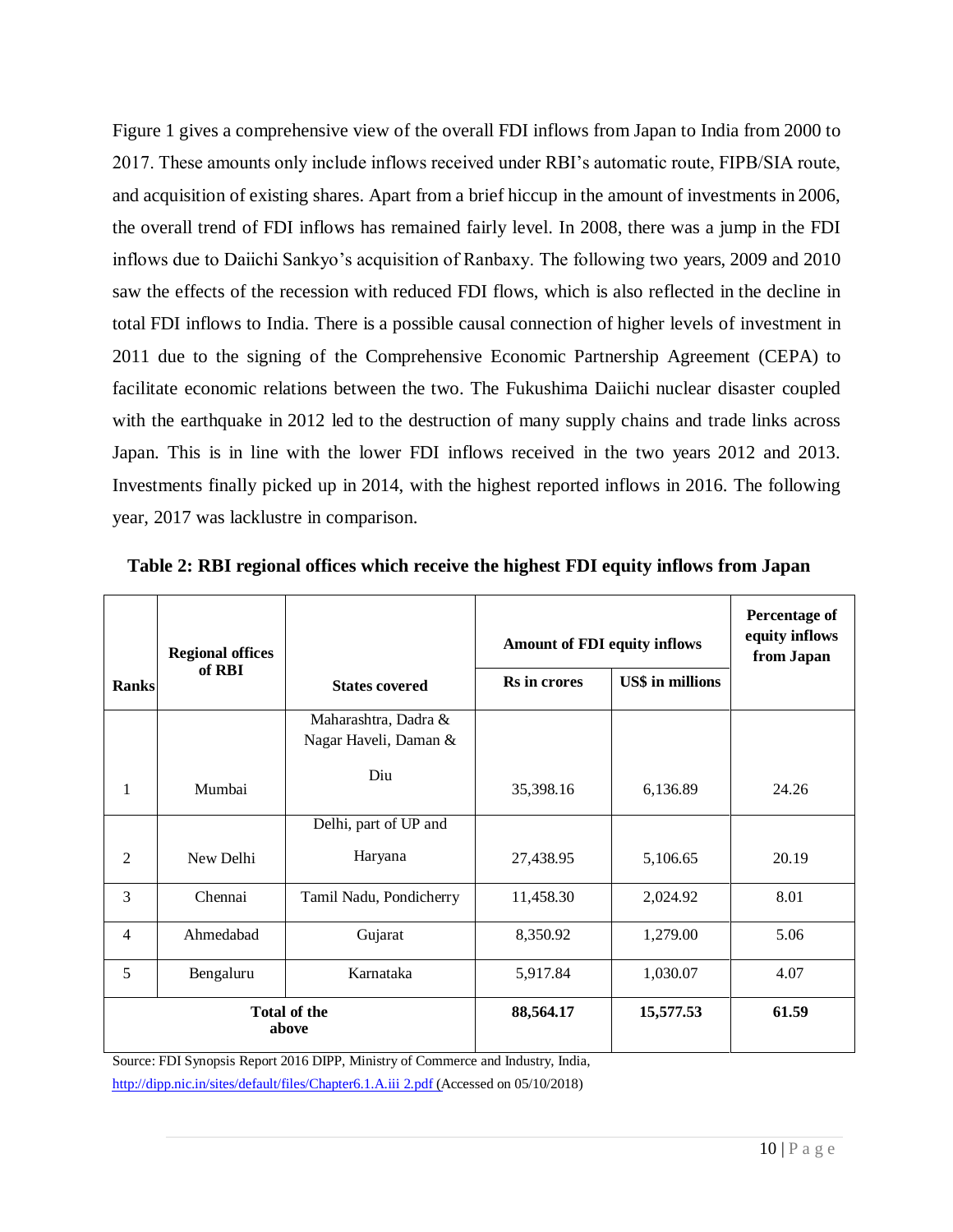According to the figures updated by Embassy of Japan in India and JETRO, as of October 2017, there were 1,369 Japanese companies in India and 4,838 business establishments. Haryana and Maharashtra take the top spots for the number of Japanese companies having presence in India. Haryana had 369 companies while Maharashtra had 220 as of October 2017. Most of the already established firms are engaged in the manufacturing sector while new firms are venturing into the service sector. However, there have also been firms that have exited the market due to downsizing or turned non-Japanese due to restructuring or change of ownership.

### 3.2 Sector wise distribution of FDI flows

The top sectors which attract investments in India include the Service sector, Computer software and Hardware, Construction development, Telecommunications, and the Automobile industry (DIPP, 2016). This is also reflected in Japan's share in case of the automobile, services and telecommunication sectors. The following section and Table 3 highlight the sectors which attract the most investment from Japan in India. The section also outlines a few other sectors that are picking up in terms of investment inflows and business opportunities.

# **Table 3: Sector wise distribution of FDI inflows from Japan to India (January 2000 to December 2016)**

| Rank           | <b>Sector</b>             | <b>Amount of FDI equity inflows</b> |                         | <b>Percentage of FDI equity</b><br>inflows from Japan |  |
|----------------|---------------------------|-------------------------------------|-------------------------|-------------------------------------------------------|--|
|                |                           | <b>Rs.</b> in crores                | <b>US\$</b> in millions |                                                       |  |
| 1              | Automobile Industry       | 26,634.46                           | 4,729.42                | 18.7                                                  |  |
| 2              | Drugs and Pharmaceuticals | 22,082.46                           | 4,463.71                | 17.65                                                 |  |
| 3              | Services Sector*          | 21,301.07                           | 3,746.75                | 14.81                                                 |  |
| $\overline{4}$ | Metallurgical Industries  | 12,297.24                           | 2,274.44                | 8.99                                                  |  |
| 5              | Telecommunications        | 12,723.82                           | 1,980.64                | 7.83                                                  |  |
|                | <b>Total of above</b>     | 95,039.05                           | 17,194.96               | 67.98                                                 |  |

\*Services Sector includes Financial, Banking, Insurance, Non-Financial/Business, Outsourcing, R&D, Courier, Tech, Testing and Analysis

Source: FDI Synopsis Report 2016 DIPP, Ministry of Commerce and Industry, India, [http://dipp.nic.in/sites/default/files/Chapter6.1.A.iii](http://dipp.nic.in/sites/default/files/Chapter6.1.A.iii__2.pdf) 2.pdf (Accessed on 05/10/2018)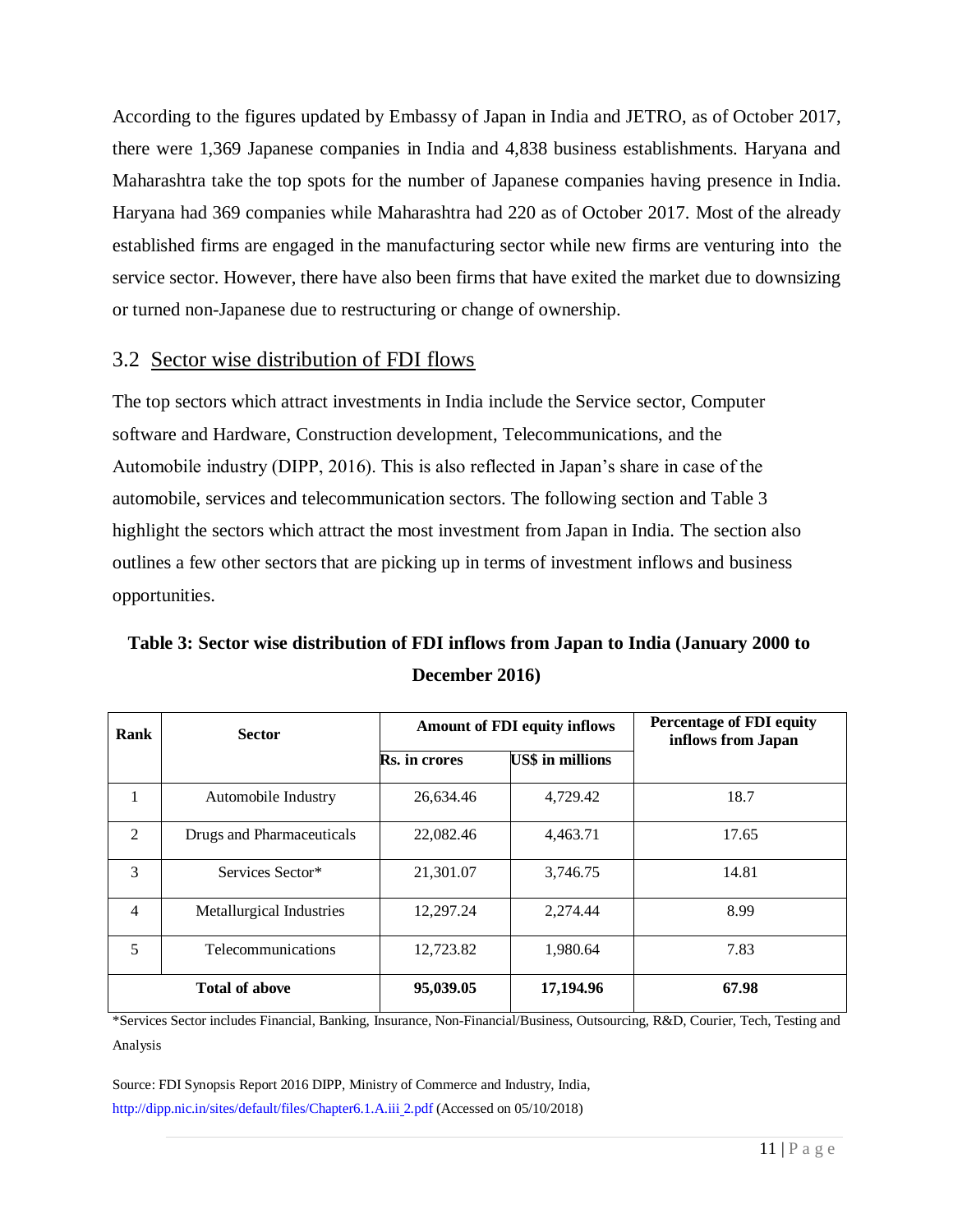#### *3.2.1 Automobile Industry*

The automobile industry in India has seen high growth from the beginning of the  $21<sup>st</sup>$  century owing to India's improving infrastructure and the growing segment of middle-income consumers. The automobile sector contributes to about 7% of India's total GDP (FY 2015-16) and is the highest sector wise recipient of Japan's FDI. Japanese companies are key players in this industry. Maruti Suzuki is Japan's forefront automobile maker in India. For the financial year 2017-18, Maruti Suzuki had the largest share in India's passenger car segment with 49.98% market share. It has also expanded its activities to exporting cars and other automobile parts to the Middle East and Europe. The car 'Baleno' is a key export by the firm. This attempt also helps facilitate the 'Makein-India' initiative in which the Japanese government has expressed interest. Toyota and Honda are other key players with 5.27% and 5.17% market share, respectively. Nissan's current activities in India primarily consist of exporting automobiles and automobile components to the Gulf countries, Latin America, Europe and other regions from its plant in Chennai. However, Nissan is also looking to boost its presence in India and is stepping up its investments in the industry. Its plans are quite ambitious as it is now looking forward to capturing 5-6% ofthe Indian market in the next five years.

Japanese players are quite active in the two-wheeler segment. Initially, the entry was mostly through Joint Ventures (JV) like TVS-Suzuki, Hero-Honda, Bajaj-Kawasaki. However,at present most of these ventures have split up and are now riding solo in the Indian market. Currently, the two-wheeler segment is dominated by Japanese firms like Honda, Suzuki, Kawasaki, and Yamaha.

#### *3.2.2 Drugs and Pharmaceuticals*

Japan's run with the Indian pharmaceutical industry has been filled with its shares of ups and downs. From 2000 onwards, Japan realized the potential of investing in India's pharma market due to its strong cash flows, low leverage and high debt capacity, according to Sohini Das and Aneesh Phadnis. Several Japanese firms have aggressively invested in the Indian pharmaceutical industry. The infamous Ranbaxy acquisition by Daiichi Sankyo in 2008 is one such case. The Japanese medicine giant invested US\$ 4.4 billion in Ranbaxy, only to realize that Ranbaxy was facing legal action due to numerous violations against the US FDA (Food and Drug Administration) rules. The company paid a hefty penalty and Daiichi Sankyo's valuation plummeted. Further legal complications in the corporate governance of the firm led to Daiichi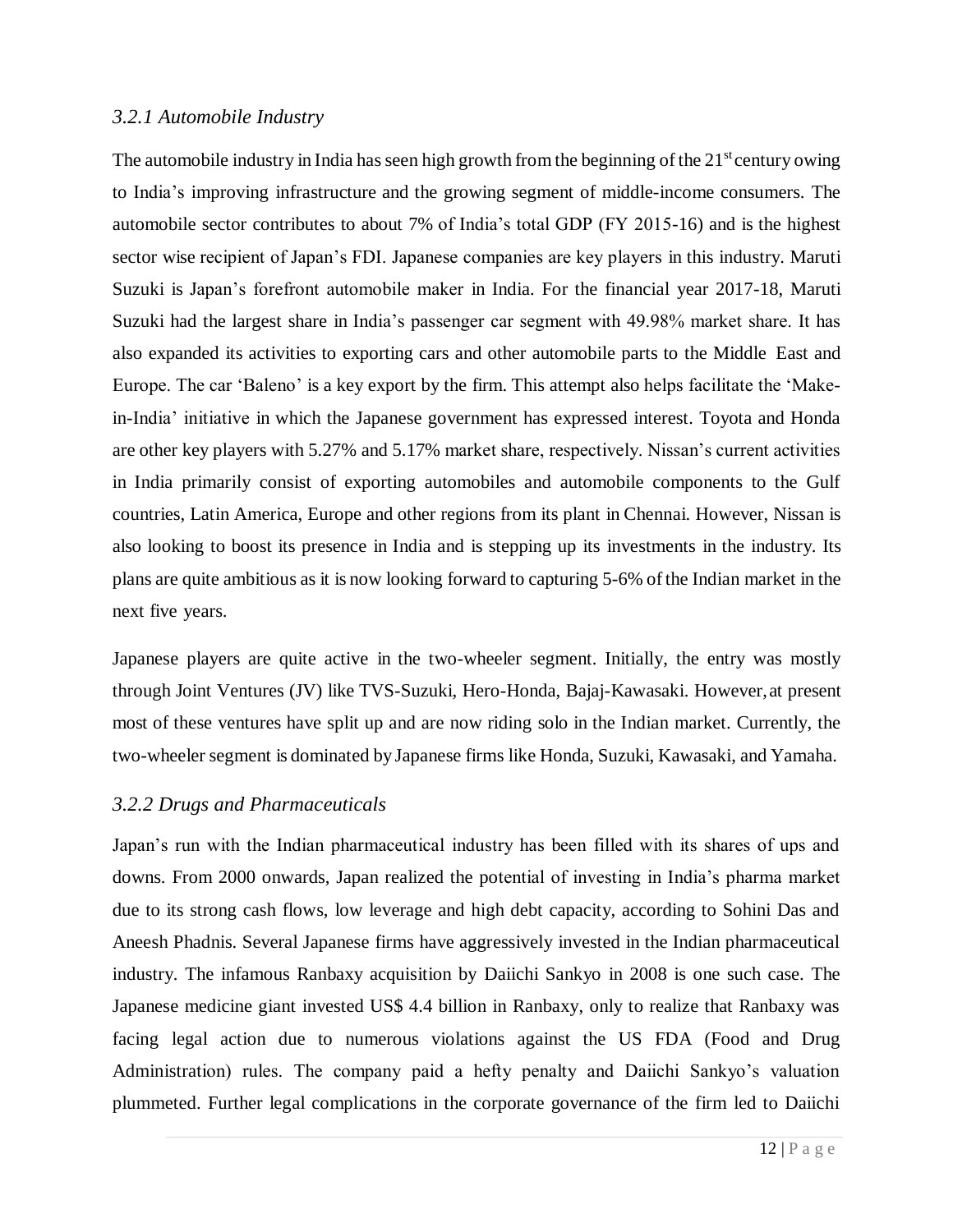selling its share to Sun Pharmaceuticals in 2014. Mitsui and Co. acquired Arch Pharma, but this decision was unsuccessful as well due to issues over corporate debt restructuring.

Despite the sour experiences, Japanese interest in this sector has brought in a huge amount of investments making it the second largest sector attracting FDI in India. These companies are now making a comeback with new strategies to tackle the Indian market. Most investments are now going forward by way of collaborations, solo activities, and numerous product launches, instead of the previously popular M&A route. The key Japanese players in India at present are Eisai Pharmaceuticals, Takeda, Astellas, Dainippon Sumitomo, Mitsubishi Tanabe, etc. Furthermore, according to estimates, the supply is shifting fromcheaper medications and devices to cutting edge products in areas such as oncology. Due to high product development costs in Japan, many firms are looking to obtain manufacturing contracts in India, wholly or through joint ventures with Indian companies. According to Dr. P V Appaji, Director General Pharmexcil, as many as 20 Japanese companies have expressed interest in using the contract manufacturing benefits from the US FDAapproved facilities in India. (RIS report, 2016).

#### *3.2.3 Service Sector*

Japan's growing interest in the Indian services sector has led to increased FDI inflows from the island nation. This pattern is in line with Japan's total outward direct investment as the Finance and Insurance sector has the highest outward FDI from Japan. Sub sectors like finance, banking, insurance, non-financial/business, outsourcing, R&D, courier, tech, testing and analysis make up the Indian service sector. Japan's involvement in these sub sectors is discussed below:

#### *(i) Banking*

Three major banks from Japan have their operations running in India. Mizuho Bank has branches in Delhi, Mumbai, Bangalore, Chennai and Ahmedabad. Bank of Tokyo Mitsubishi UFG (BTMU) was one ofthe first foreign banks to operate in India, when they opened their branch in 1953. Their operations mostly consisted of lending to Japanese firms operating out of India. Currently they have five branches and are looking to in scale in 10 years (RIS Report, 2016). In 2013, Sumitomo Mitsui Banking Corporation (SMBC) launched their operation out of Delhi.

13 | P a g e At present, 'samurai loans' are gaining popularity in the Indian borrower market. Samurai loans are yen denominated cross border syndicated loans offered by Japanese investors to non-Japanese borrowers. They have very low interest rates and ample liquidity options, making them a more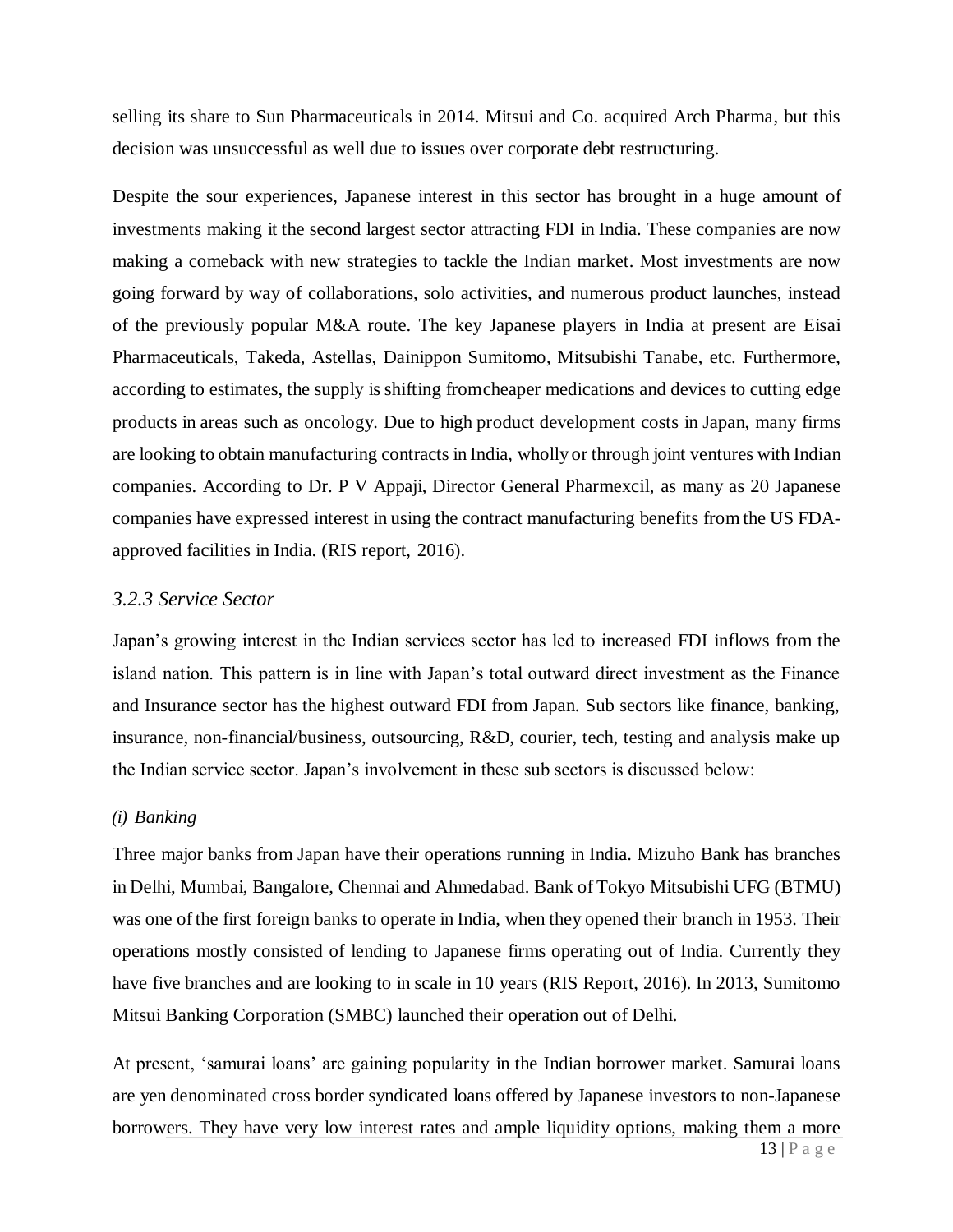convenient option in comparison to American and European foreign currency loans. Most Japanese investors prefer to invest in top-rated Indian firms like Reliance, ONGC Videsh, Hindustan Petroleum, etc., but are also willing to invest small amounts in unrated or unlisted borrowers.

#### *(ii) Asset Management*

On October 2008, Nomura Securities acquired a majority share of Lehman Brothers in India at US\$ 225 million and was able to extend its operations in numerous onshore financial operations like securities brokerage, securities underwriting and advisory services. Sumitomo Mitsui financial Group bought a 4.5% stake in Kotak Mahindra Ltd at US\$ 296 million in 2010, with the deal allowing them to team up with Kotak Mahindra in asset management, stock broking and investment banking operations. A strategic alliance with Kotak Mahindra Company, Sumitomo Mitsui Banking Corporation (SMBC) and their subsidiary Nikko Securities conducts M&A advisory activities for cross border transactions with Indian and Japanese firms (RIS Report, 2016). In 2016, Nippon Life Insurance increased its stake in Reliance Capital Asset Management from 26% to 49%. Reliance capital received 2265 crore for the deal. Due to the change in the shareholding structure, the company is henceforth known as Reliance Nippon Life Insurance Company Limited (Hindu Business Line).

#### *(iii) Life Insurance*

Many Japanese life insurance companies have collaborated with Indian and foreign companies to set up their base in India, primarily through joint ventures. Nippon Life Insurance Company Ltd has a stake with Reliance Capital. In 2008, Bank of India, Union Bank of India and Japan's Daiichi Life entered into a joint venture, called Star Union Dai-ichi Life Insurance Co. Ltd. Dai-ichi Life's stake at present is 26%, but they are planning to increase to 44% in future. Edelweiss Tokio is another joint venture between Edelweiss Financial Services and Tokio Marine Holdings Inc, incorporated in 2011. Tokio Holdings is looking to increase their stake to 44%.

#### *(iv) Healthcare Services*

Notwithstanding Japan's unfavorable experience with the Indian drugs and pharmaceutical sector, interest in the healthcare services sector is rising. Sakra hospital in Bengaluru is India's first 100% FDI hospital. The majority shareholders are Secom Medical Systems and Toyota Tsusho Corporation. Furthermore, interest in healthcare start-ups is on the rise. Spiral Ventures and India Japan Partnership Fund LLP are investing in local health related start-ups and exploring investment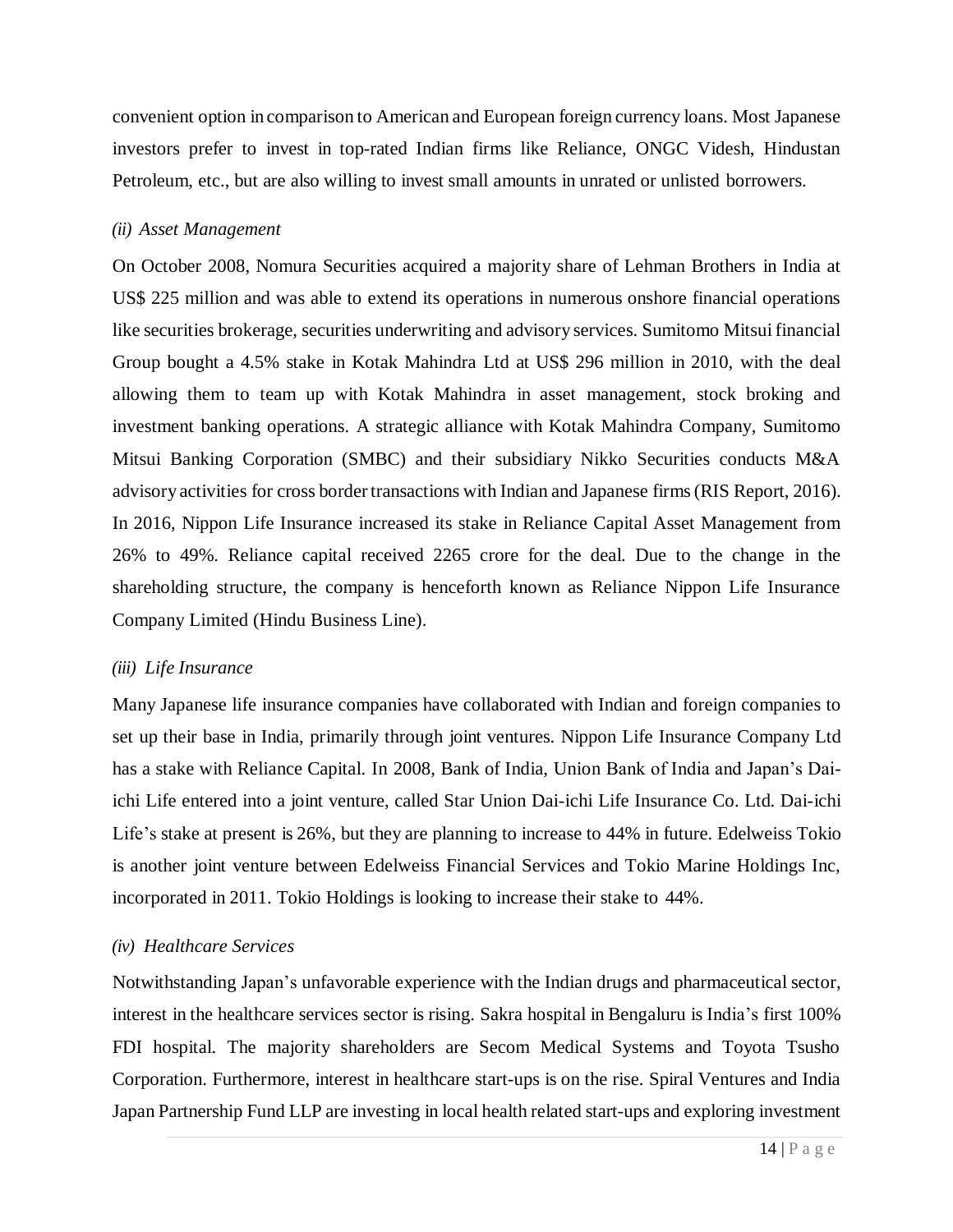opportunities in the healthcare sector. Japanese firm M3 entered a JV with Indian HealthCare at Home to provide internet-based health services. Panasonic Corporation started offering new solutions to aid rural healthcare in India. Growing demand to provide affordable healthcare services to the population, improvement in internet connectivity, lack of adequate government spending in the healthcare sector are some of the factors attracting start-ups to venture into the healthcare market in India. Japanese firms are now targeting this niche market, both directly and by funding local start-ups that cater to this field.

#### *3.2.4 Metallurgical Industries*

Key Japanese players in India's metallurgical industry are Kobe Steel, Nippon Steel & Sumitomo Metals and JFE Steel. Some players entered the market as joint ventures, Nippon Steels & Sumitomo Metals entered into a joint venture with Tata Steel in 2013 to produce automotive cold rolled steel at an investment of 2,300 crore (RIS Report, 2016). JFE purchased 14.9% stake in Jindal Steel Works, an investment of 4,800 crore in 2010. Other high-profile investments include Kobe Steel's joint venture with Steel Authority of India (SAIL) at 1,500 crores in the Durgapur Steel Plant.

#### *3.2.5 Telecommunications*

Japan's biggest investment in India's telecommunication industry happened through TATA and NTT DoCoMo's joint venture when DoCoMo entered the market in 2009. However, due to a margin denting price war, uncertainty regarding telecom policies, and controversies over license allotment, DoCoMo's entry in the Indian market did not have the expected success. After several investments, and a dispute with TATA Sons, DoCoMo exit the Indian market in October 2017. However, the unified brand name of TATA DoCoMo is still in use for Tata Teleservices Limited. In contrast, telecom giant SoftBank from Japan is planning to invest US\$10 billion by 2022. However, their reach is primarily in the sector of financial services, rather than telecommunications.

#### *3.2.6 Tourism*

Apart from strategic and business exchange, the two nations are also focusing on cultural exchange. The tourism sector, and especially business and religious tourism is a segment that is attracting investments. The Japan National Tourism Office opened in Delhi in 2017 and as of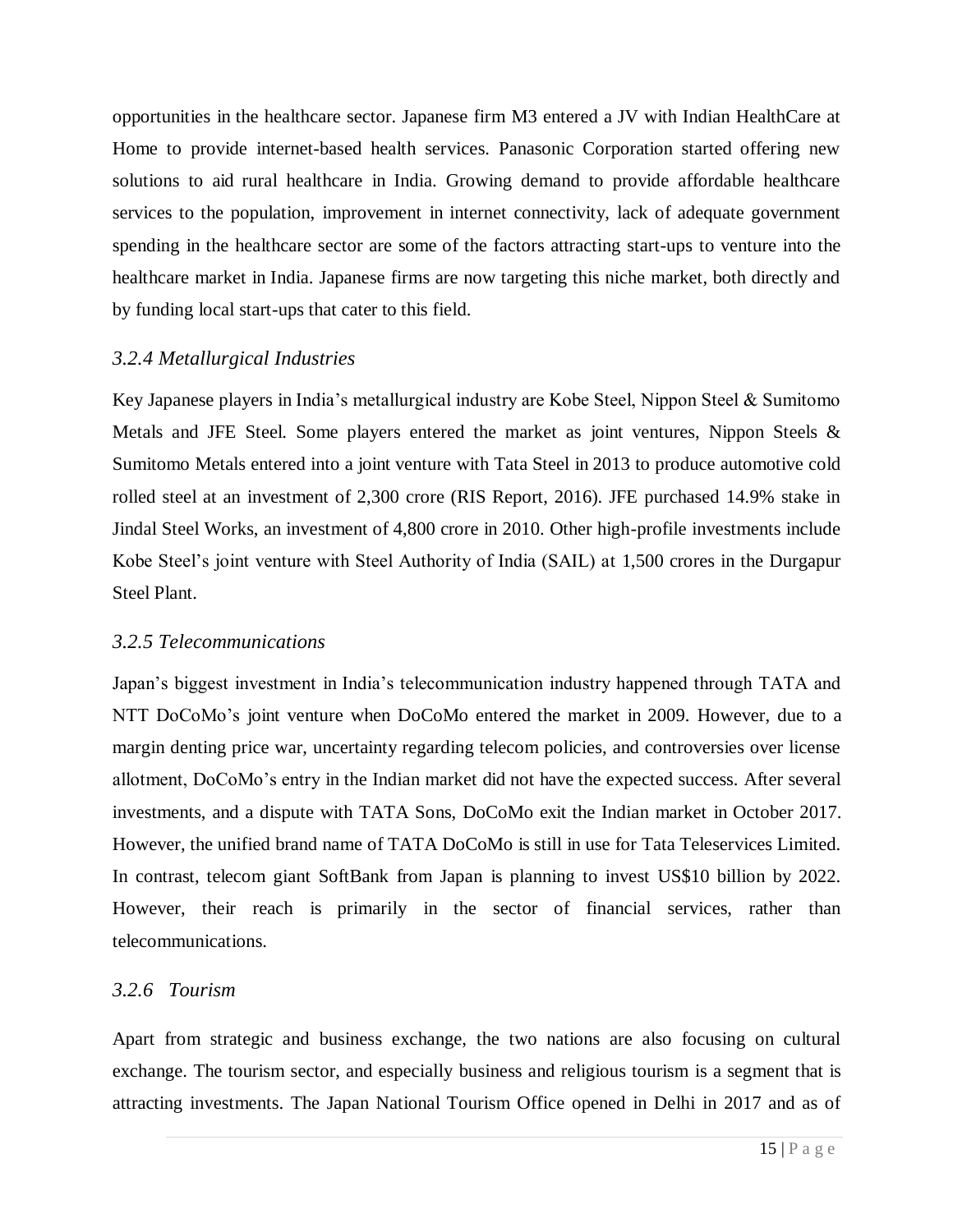January 2019, the third 'India -Japan Tourism Council and Summit' has been organized. It is a bilateral dialogue which discusses potential areas to work on in tourism. The India Japan Friendship Forum is another initiative to invigorate the tourism sector, alongside other areas like knowledge, culture and art. According to the previous Minister of Tourism Dr Mahesh Sharma, the Buddhist circuit along the lines of Bihar, the North East states, and Nepal are some of the preferred destinations for Japanese tourists. Medical and Ayurveda related tourism is also popular. In terms of investment, the telecom giant Softbank has invested in Oyo rooms. However, most Japanese companies that are in the hospitality business primarily cater to providing accommodation to Japanese expatriates and business people.

## **4 Institutional initiatives**

Apart from private investments, the Japanese government has several projects lined up in collaboration with the Indian Government. The two nations are in the process of building up a strategic partnership, which extends to cooperation in different spheres like infrastructural development, defense and even nuclear energy. At present, Indo-US-Japan relations are at an alltime high in terms of strategic partnerships, and both nations have had military drills as a demonstration of their growing cooperation. This chapter provides an overview of the government investments and Japanese projects in India. It provides a look into the major investments, JICA's part in India's development, the Shinkansen project and facilitation mechanisms like Japan Plus, to name a few.

#### 4.1 Japan International Cooperation Agency (JICA)

16 | P a g e JICA is a governmental agency that administers Japan's ODA to developing countries. It helps in bolstering economic and social growth in developing nations and enhancing international cooperation. The ODA by Japan is administered through three distinct channels, namely, loans, grants and technical cooperation. The loans are long term with low interest rates and include concessional funds. ODA loans are primarily to help build large scale infrastructure that requires substantial funds. These projects are supervised to promote efficient use of the borrowed funds. Grants-in-aid are transfer payments. Technical cooperation extended involves dispatching of experts, training of personnel and provision of necessary equipment. For the financial year 2016- 17, there are 72 ongoing projects, with a total commitment of 309 billion yen fromJapan. The total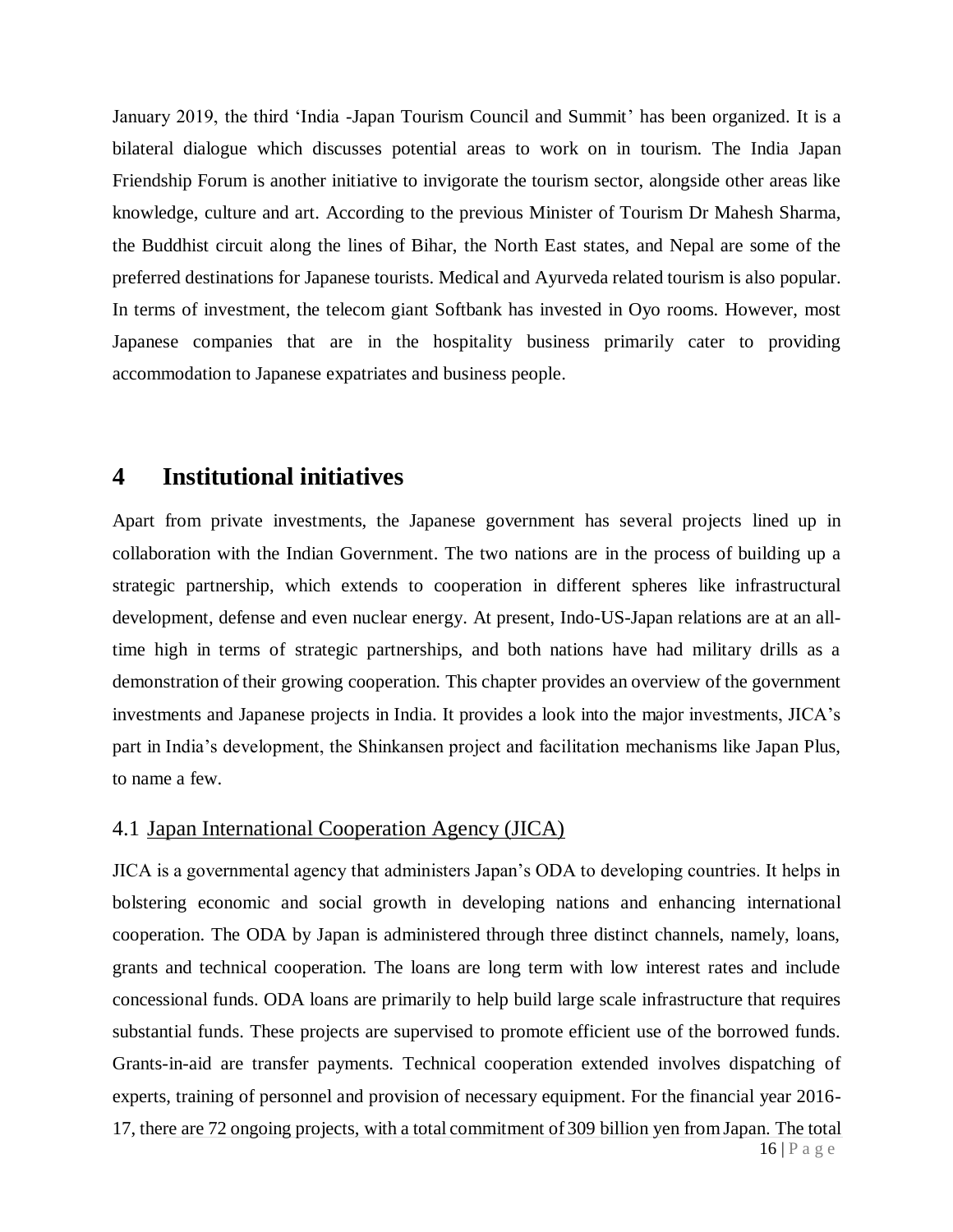disbursement was at 208 billion yen, while the grant in aid was around 1.5 billion yen (JICA Report, 2018).

Figure 2 shows the amount of ODA loan commitments by Japan for the last ten years. There is a uniform trend in the loans for the most part, excepting in financial year 2010-11 and 2014-15 due to the earthquake and the change in central administration, respectively (JICA Report, 2018).





Figures in billion Japanese yen



Figure 3 shows the top four sectors that JICA has invested in from FY 2007-08 to FY 2016-17. The total investment for this period stands at 2,462 billion Japanese yen. JICA has made 62% of its investments in the transportation sector, making the latter the largest sector to receive ODA assistance. JICA has assisted in building over 400km of Metro Rail network in Delhi, Kolkata, Chennai, Bangalore. It has cooperated in setting up roads and bridges in various parts of India including the North East to build the nation's regional connectivity. JICA has supported the development of port areas by increasing their capacity and connecting them with inland areas. The most ambitious project of all is the high-speed rail corridor from Mumbai to Ahmedabad which will run using the Shinkansen or bullet train technology. Japanese and other international firms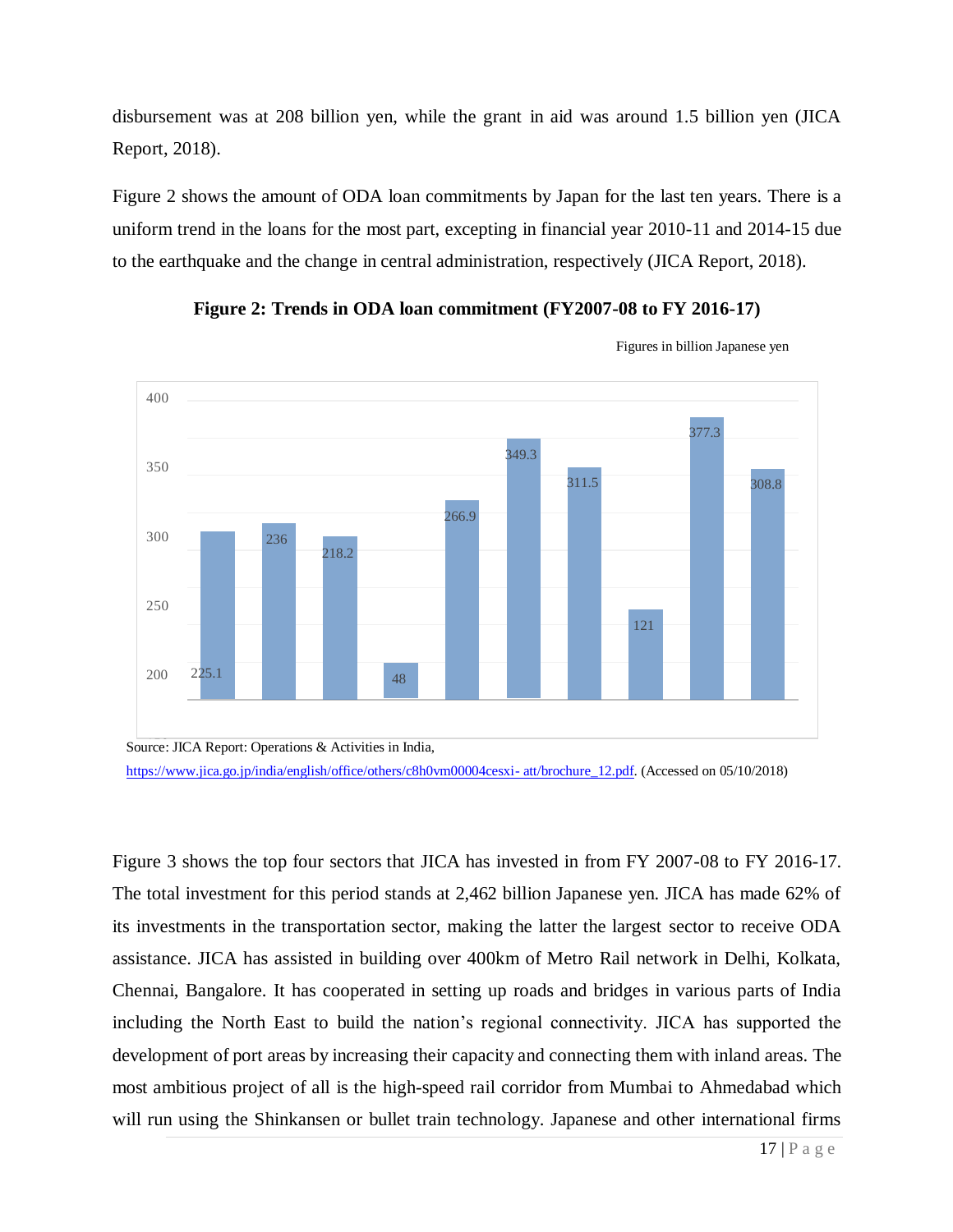doing business in India often face problems due to underdeveloped infrastructure, especially due to bad transport networks like road and train delays, which the project aims to address.



**Figure 3: Trends in ODA loan commitment by sector (FY 2007-08 to FY 2016-17)**

## 4.2 Ahmedabad-Mumbai bullet train project

One of the most ambitious projects by the heads of both nations is the high-speed network from Mumbai to Ahmedabad using the shinkansen technology from Japan. The project was agreed upon in the December 2015 summit by Japan's Prime Minister Shinzo Abe and his Indian counterpart Narendra Modi. Japan is financing 81% of the project with a soft loan of 13.8 billion yen, with a 0.1 interest rate. The construction began in August 2018, while the target date for completion is set for the year 2023, but Indian officials say they will attempt to inaugurate the train on  $15^{\text{th}}$  August 2022 to celebrate the  $75<sup>th</sup>$  Independence Day. Japan will aid in technology transfer for the project but the components for the train are to be locally sourced to support the government's 'Make in India' initiative. Japanese officials claim that the higher initial costs will be offset by the low repair costs and extended lifespan of the trains. India expects a boom in employment and the benefits of economies of scale from this project, apart from the obvious upgradation in India's infrastructure.

[https://www.jica.go.jp/india/english/office/others/c8h0vm00004cesxi-](https://www.jica.go.jp/india/english/office/others/c8h0vm00004cesxi-att/brochure_12.pdf) [att/brochure\\_12.pdf](https://www.jica.go.jp/india/english/office/others/c8h0vm00004cesxi-att/brochure_12.pdf) (Accessed on 05/10/2018)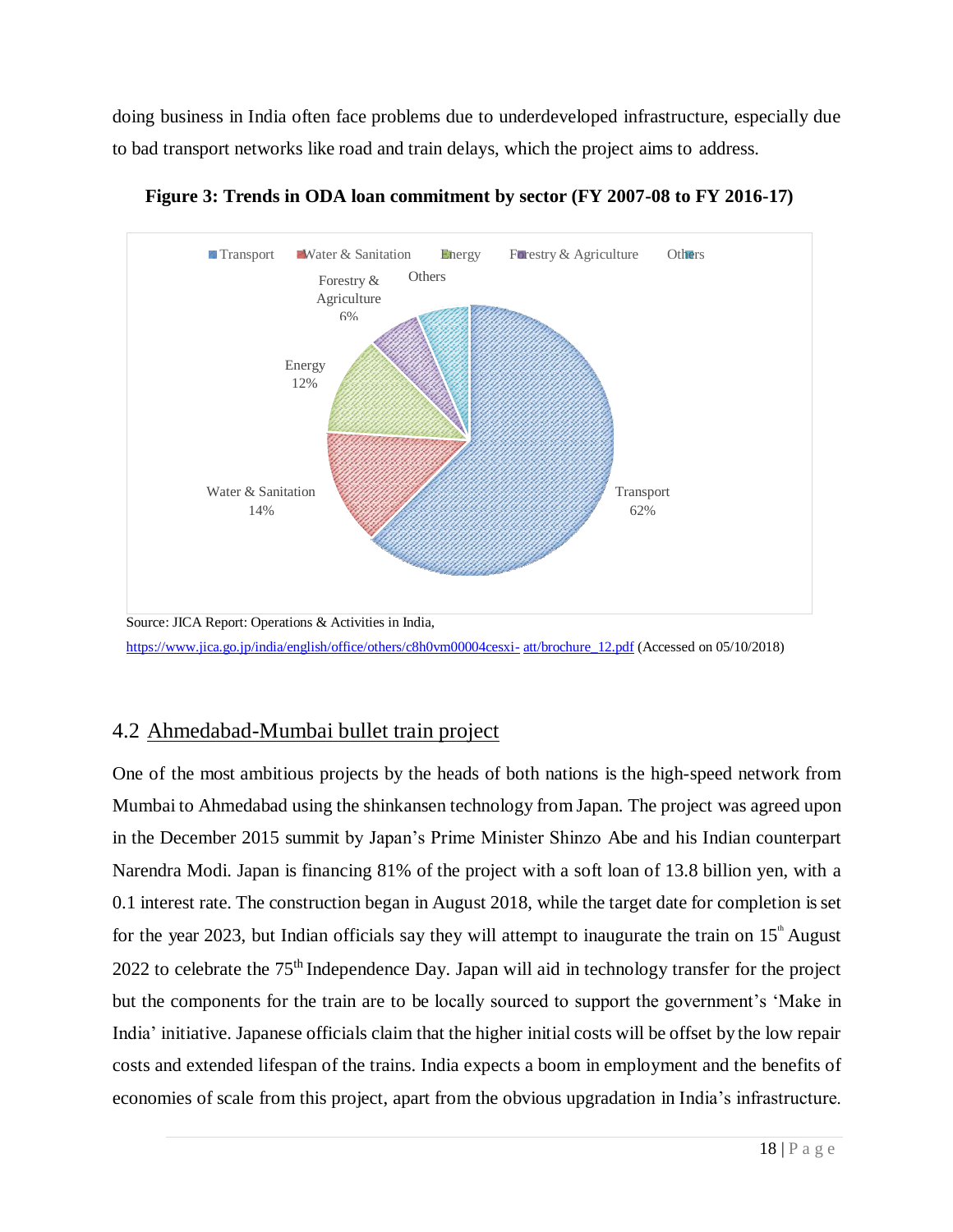#### 4.3 Industrial townships

According to the Department of Industrial Policy and Promotion (DIPP), Japan Industrial Townships are envisaged to be integrated industrial parks with readymade operational platforms, world class infrastructure, plug in play factories and investment incentives for Japanese firms. The Action Agenda for India-Japan Investment and Trade Promotion and Asia-Pacific Economic Integration signed by Japan and India in 2015 agreed to 12 potential sites for Japanese Industrial Townships. The potential state governments have suggested incentives like exemption of CST, electricity duties, stamp duty, amongst others. The townships in Mandal, Neemrana, Ghilot and Supa Parner are funded by JETRO, while two townships in Tamil Nadu are private projects. One such hub in Chennai is a collaborative project between JGC Corporation and Mizuho Bank and the Sojitz Motherson Park in Tamil Nadu is a collaboration between Sojitz Corporation and Motherson Group. It has been agreed by both nations that the investment incentives will not be lower than in SEZs and National Investment and Manufacturing Zones (NIMZ). Various fields in the manufacturing sector like textiles, automobile, food processing and engineering are attracting investments in these townships. Firms specializing in the development of soft skills are also setting up bases in such townships (RIS Report, 2016).

#### 4.4 Smart Cities

A 'Partner City Affiliation' MoU was signed by the two heads of Government in 2014 to help build cities like Varanasi as a 'smart city' in cooperation with Kyoto. JICA has also taken up projects to build 3 cities as 'smart cities'; Ponneri in Tamil Nadu, Krishnapatnam in Andhra Pradesh and Tumkur in Karnataka in the Chennai-Bangalore Industrial Corridor (RIS Report, 2016). JICA has signed an agreement with the Indian Government to provide loan assistance to the tune of 8.08 billion yen (500 crores approximately) for the installation of intelligent transport systems.

#### 4.5 Japan Plus

Prime Minister Narendra Modi and his Japanese counterpart Shinzo Abe signed the Investment Promotion Partnership in Tokyo in September 2014. Under this partnership, Japan agreed to 3.5 trillion yen in the next 5 years. Thus, the Japan Plus facilitation mechanism was especially created to manage and fast track investment proposals from Japan to their end goal. Japan Plus is to be headed by 4 representatives from the Government of India and 3 from the Government of Japan;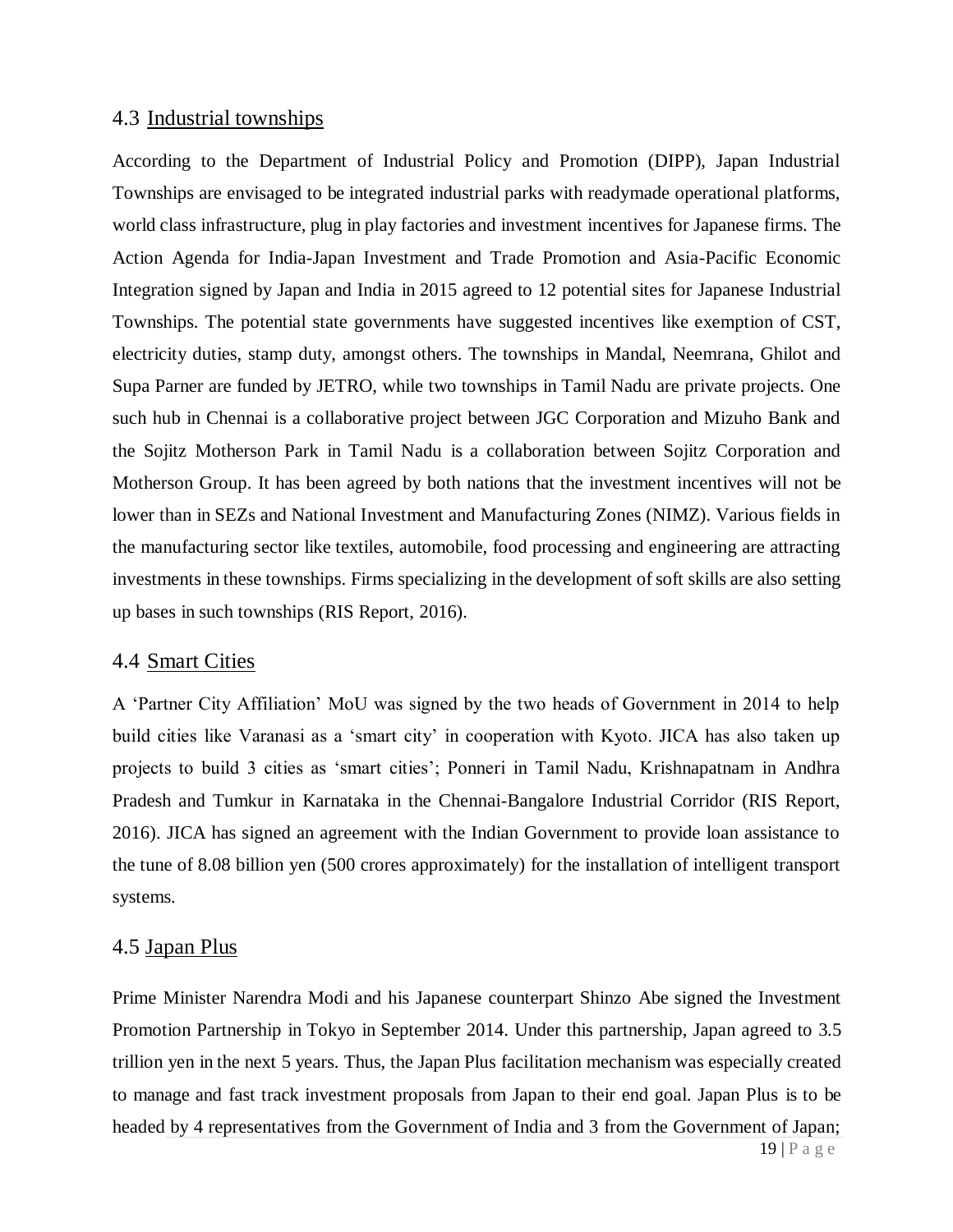one nomination from METI, one from JETRO and one nomination from Aichi Prefecture. The team helps handle investment promotion for SMEs from Japan through research, outreach, promotion, facilitation and aftercare. The team also provides updated information on investment opportunities to Japanese firms across different sectors, especially in the industrial corridor projects.

# **5 A study of Japan's investment experience in India vis-à-vis the world**

As of 2018, Japan is the fourth largest economy in the world, and the second largest in Asia, with several important trade and investment links. In terms of trade, as of 2016, Japan has Economic Partnership Agreements (EPA) with 14 nations, including Singapore, Chile, Australia, Switzerland, Philippines, Vietnam, Thailand, ASEAN amongst others. Furthermore, in 2017, Japan and EU reached agreement on an EPA that will remove 95% of tariffs that the two have, although there are many details left to be negotiated. Parallelly, a strategic agreement between the two is also being negotiated, as reported by the EU press release. Japan has ongoing negotiations for the Regional Comprehensive Economic Partnership (RCEP) with 6 countries; Australia, ASEAN countries, China, India, South Korea and New Zealand. For the year 2017, Japan's exports were at US\$ 698.2 billion (Trade Map, International Trade Centre). For the same year, Japan's top export destinations were USA, China, and South Korea.

In terms of investment, Japan's foray into outward FDI was influenced by the steep rise in the value of the yen against the dollar, triggered by the Plaza Accord of 1985. The latter resulted in a rapid transfer of production lines by Japanese firms to East Asian nations in the late 1980s (Bank ofJapan Report, 2007) These trends positively impacted the establishment of an industrial base in the region that energized trade in raw materials, parts, intermediate and finished goods with partners both inside and outside the regions, including local companies from the host region. This further propelled more direct investment from Japan into the countries in this region, which contributed to Japan's high growth. This is illustrated by the balance of payments statistics given in Table 4. In the early 1980s, the annual average was US\$ 1.8 billion, which tripled to US\$ 5.1 billion in the latter half of the decade and then increased to US\$ 6-7 billion in the 1990s and US\$ 9 billion in the 2000s (Bank of Japan Report, 2007).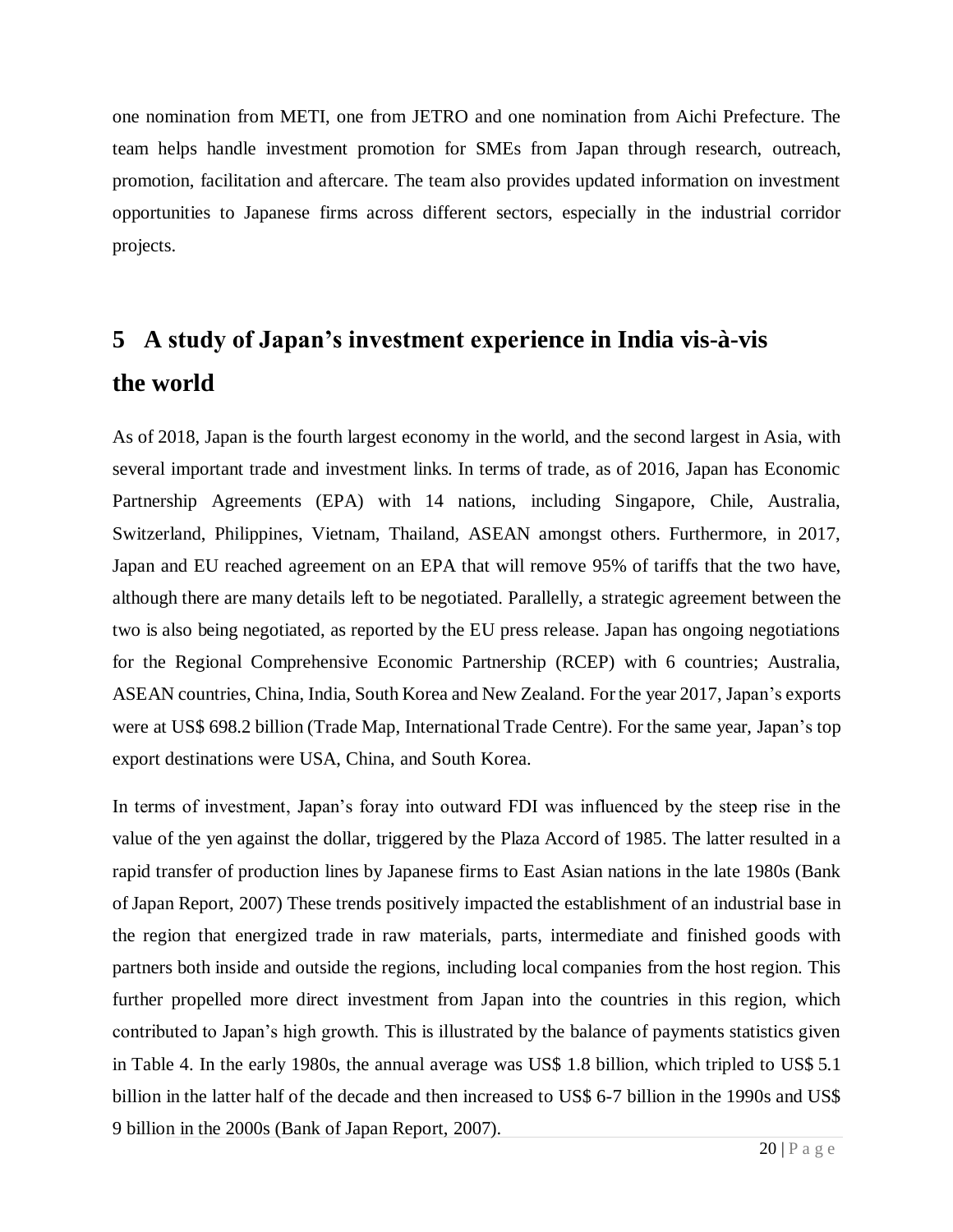#### **Table 4: FDI to East Asian countries from 1981 to 2005**

|                 | 1981-85      | 1986-90 | 1991-95      | 1996-2000      | 2000-05 |
|-----------------|--------------|---------|--------------|----------------|---------|
| Hong Kong       | <b>NA</b>    | NA      | NA           | 33.8           | 23.4    |
| Singapore       | 1.4          | 3.3     | 6.4          | 12.7           | 11.3    |
| Korea           | 0.1          | 0.8     | $\mathbf{1}$ | 5.8            | 4.4     |
| $NIE-s3$        | 1.5          | 4.1     | 7.4          | 52.3           | 39.1    |
| Thailand        | 0.3          | 1.2     | 1.9          | 4.6            | 2.4     |
| Malaysia        | 1.1          | 1.1     | 4.5          | $\overline{4}$ | 2.7     |
| Indonesia       | 0.2          | 0.6     | 2.3          | 0.8            | $-0.6$  |
| The Philippines | 0.1          | 0.5     | $\mathbf{1}$ | 1.6            | 0.9     |
| <b>ASEAN4</b>   | 1.7          | 3.4     | 9.8          | 11.1           | 5.4     |
| China           | $\mathbf{1}$ | 2.9     | 22.5         | 41.1           | 54.9    |
| <b>Total</b>    | 3.9          | 10.4    | 39.7         | 104.4          | 93.4    |

Figures in billion dollars (annual average)

**Note**: China covers 1982-85 for the period marked 1981-85; Hong Kong covers 1998-99 for the period marked 1996- 2000; Except for Hong Kong, Thailand and China, the period marked 2000-05 covers 2001-04

Source: External Aspects of East Asian Economies and Finance, Bank of Japan, 2007 [https://www.boj.or.jp/en/research/brp/ron\\_2007/data/ron0701a.pdf](https://www.boj.or.jp/en/research/brp/ron_2007/data/ron0701a.pdf) (Accessed on 05/10/2018)

At present, Japan is one of the highest investors in the world, with cumulative FDI outflows across all countries of US\$ 1.58 trillion between 2000 to 2017, asreported by JETRO. The most common investment destinations for Japanese firms are the USA, Europe and Asian countries, which are also the world's largest FDI recipients. These three regions have received more than 80% of Japan's FDI since 1996. However, the USA's share has reduced from 50% of Japan's FDI in 2000 to about 30% in 2017. As of 2012, Europe and Asia's share has increased from 38% to 58%. In terms of cumulative FDI inflows from 2000 to 2017, the USA received the most inflows, the UK placed second, China third and India was in the 9<sup>th</sup> position. Two other important destination countries for Japanese FDI are the Cayman Islands which is a tax haven with little to no tax liability and the Netherlands which is famous for being a low tax country (Kiyota, 2015). the latter two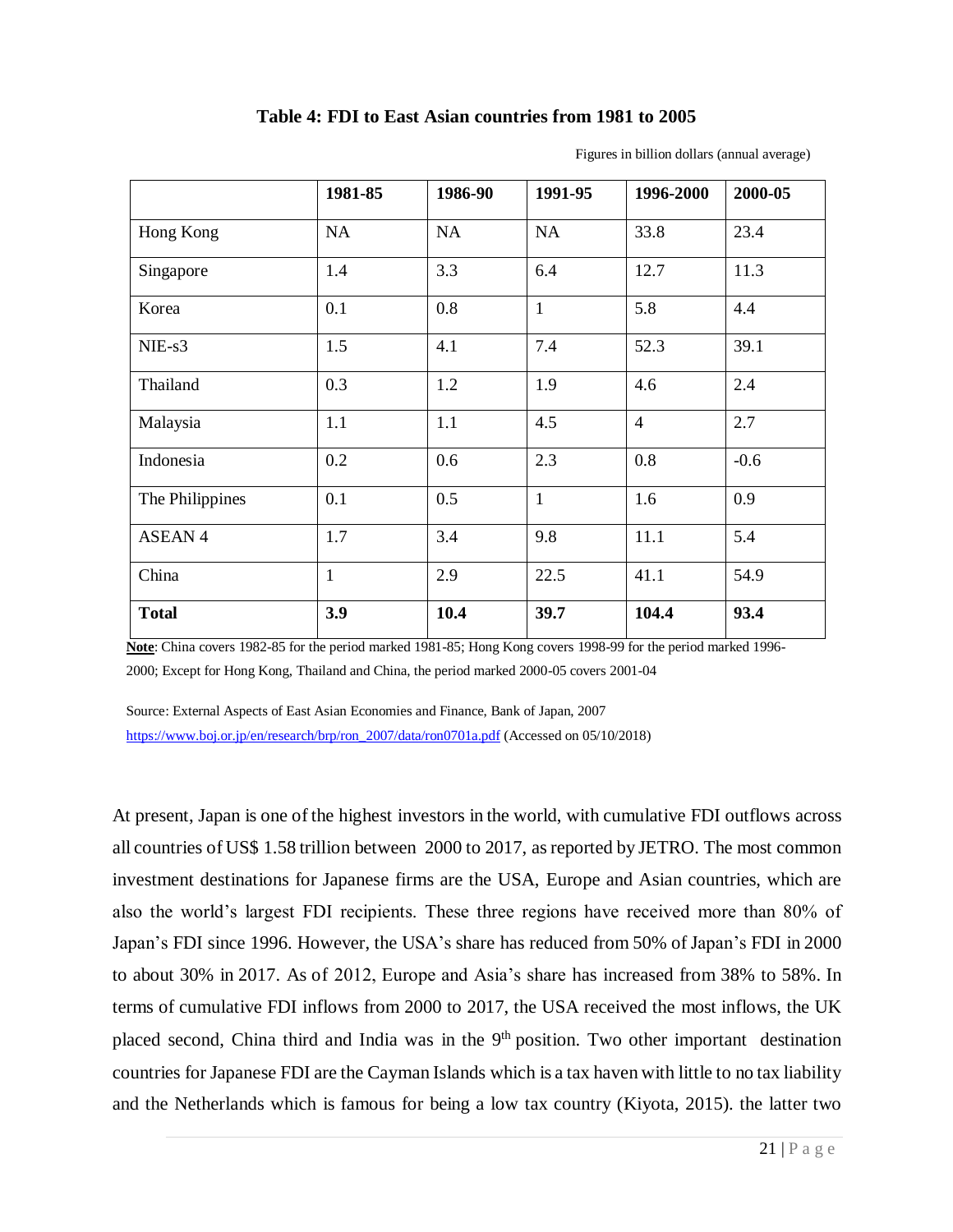countries attracted US \$1.55 trillion of Japan's ODI at the end of 2017 was US\$ 1.55 trillion.

Asreported by JETRO, for the year 2017, Europe received the highest ODI fromJapan, with North America and Asia following closely. Furthermore, 2016 marked a record high in outward FDI from Japan, especially due to a rise in investments to the UK. The USA has been holding the position of the highest investment recipient country for the last seven years. On the Asian front, Japanese companies have been increasingly restructuring their production and investment bases from China to ASEAN (JETRO Report, 2017). In comparison, India fares quite poorly, with FDI inflows of US\$ 1.1 billion for the year 2017, well below its potential. Despite India being a globally popular investment destination, as surveyed by the FDI Confidence index, Japan's investments in India were 0.6% of its total investments abroad, while the top contender, the USA, received about 30% of Japan's total outward investments.



**Figure 4: Cumulative FDI inflows from 2000-2017**

Source: Trade & investment statistics, JETRO 2017[, https://www.jetro.go.jp/en/reports/statistics.html \(](https://www.jetro.go.jp/en/reports/statistics.html)Accessed on 05/10/2018)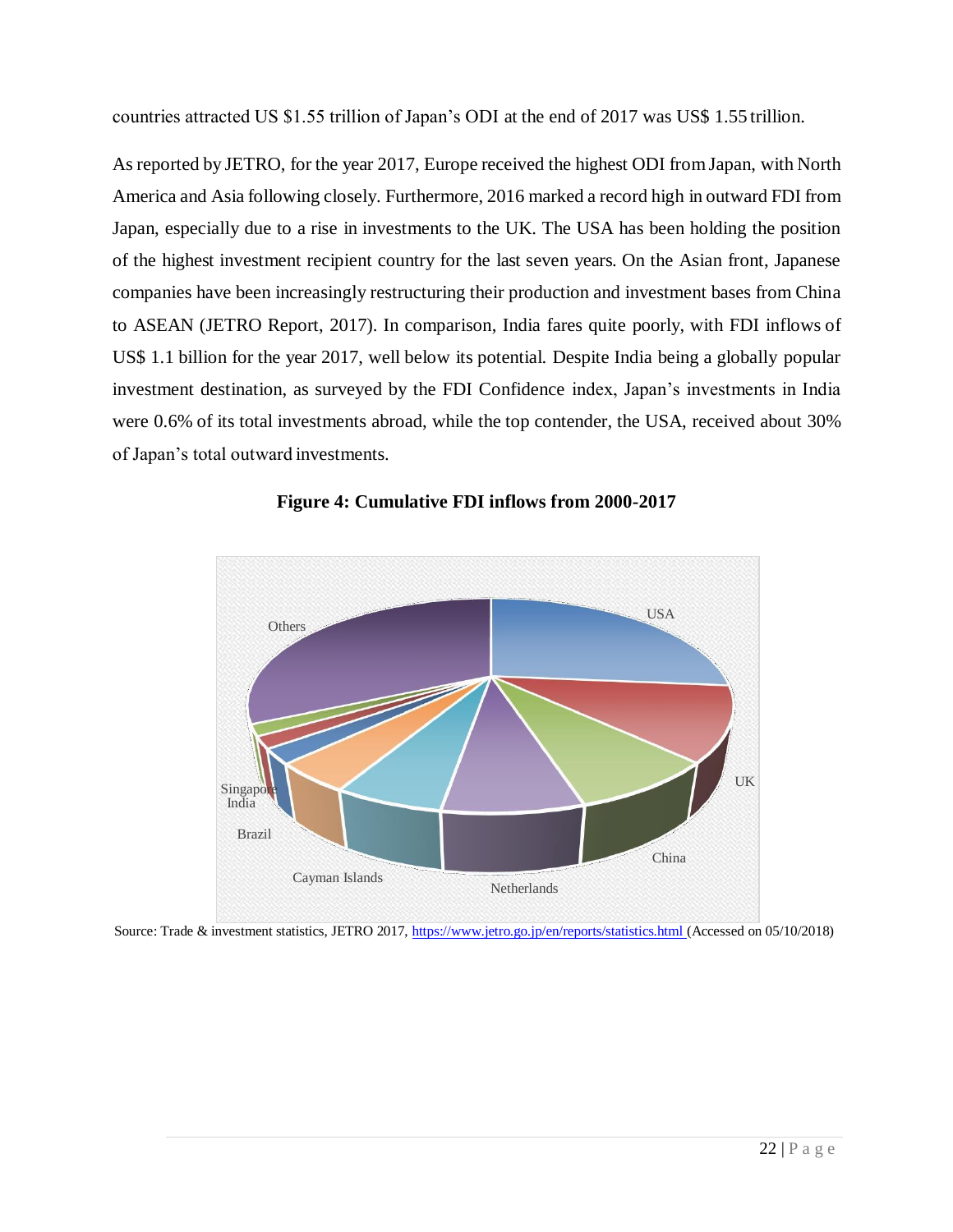#### **Table 5: Direct investment assets by type of investment on a gross value basis**

| <b>Direct</b><br><i>investme</i><br>nt assets | M&A type<br>transactions | Greenfield<br>investment | <b>Underwriting of</b><br>extension of capital for<br>expansion of business<br>operations | <b>Investment for</b><br>financial<br>restructuring | <b>Other</b><br>investments | For reference:<br>gross<br>investments in<br>equity capital |
|-----------------------------------------------|--------------------------|--------------------------|-------------------------------------------------------------------------------------------|-----------------------------------------------------|-----------------------------|-------------------------------------------------------------|
| 2012                                          | 2,224.6<br>0             | 65.2                     | 1,795.00                                                                                  | 524.10                                              | 64.10                       | 9,783.70                                                    |
| 2013                                          | 4,570.3                  | 143.4                    | 2,411.40                                                                                  | 435.20                                              | 273.80                      | 12,491.60                                                   |
| 2014                                          | 4,013.9<br>0             | 81.9                     | 1,370.20                                                                                  | 484.90                                              | 77.20                       | 12,565.40                                                   |
| 2015                                          | 5,419.2<br>$\theta$      | 55.1                     | 2,285.70                                                                                  | 304.90                                              | <b>NA</b>                   | 12,998.00                                                   |
| 2016                                          | 8,761.7<br>0             | 101.5                    | 2,848.80                                                                                  | 530.00                                              | 38.00                       | 18,785.40                                                   |
| 2017                                          | 5,781.6<br>0             | 77.7                     | 2,544.40                                                                                  | 594.20                                              | 467.60                      | 15,072.90                                                   |

#### **(investments of 10 billion yen or more)**

Source: Balance of Payments Appendix, Bank of Japan, 2017[. https://www.boj.or.jp/en/statistics/br/bop\\_06/data/bop2017c.pdf](https://www.boj.or.jp/en/statistics/br/bop_06/data/bop2017c.pdf) (Accessed on 05/10/2018)

# **Table 6: Direct investment liabilities by type of investment on a gross value basis (investments of 10 billion yen or more)**

| <b>Direct</b><br><b>liabilities</b> | M&A type<br>investment transactions | <b>Greenfield</b><br>investment | <b>Underwriting of</b><br>extension of capital<br>for expansion of<br>business operations | <b>Investment for</b><br>financial<br>restructuring | Other<br>investments | For reference:<br>gross investments<br>in equity capital |
|-------------------------------------|-------------------------------------|---------------------------------|-------------------------------------------------------------------------------------------|-----------------------------------------------------|----------------------|----------------------------------------------------------|
| 2012                                | 277.3                               | <b>NA</b>                       | 187.7                                                                                     | 270.5                                               | 35.5                 | 1,973.70                                                 |
| 2013                                | 165.8                               | <b>NA</b>                       | 63.8                                                                                      | 276.6                                               | 68.2                 | 1,496.40                                                 |
| 2014                                | 656.9                               | <b>NA</b>                       | 351.1                                                                                     | 345.3                                               | $\overline{29.5}$    | 4,202.80                                                 |
| 2015                                | 577.1                               | <b>NA</b>                       | 177.2                                                                                     | 183.4                                               | <b>NA</b>            | 2,028.80                                                 |
| 2016                                | 403.8                               | <b>NA</b>                       | 513.1                                                                                     | 83.3                                                | 22.3                 | 2,122.70                                                 |
| 2017                                | 644.1                               | <b>NA</b>                       | 361.5                                                                                     | 32.2                                                | 21.7                 | 2,294.20                                                 |

Source: Balance of Payments Appendix, Bank of Japan, 2017[. https://www.boj.or.jp/en/statistics/br/bop\\_06/data/bop2017c.pdf](https://www.boj.or.jp/en/statistics/br/bop_06/data/bop2017c.pdf) (Accessed on 05/10/2018)

Development in direct investment assets show that mergers & acquisitions make up the largest share of FDI outflows through large scale acquisitions of foreign firms by Japanese firms. Underwriting of the extension of capital for the expansion of overseas business operations also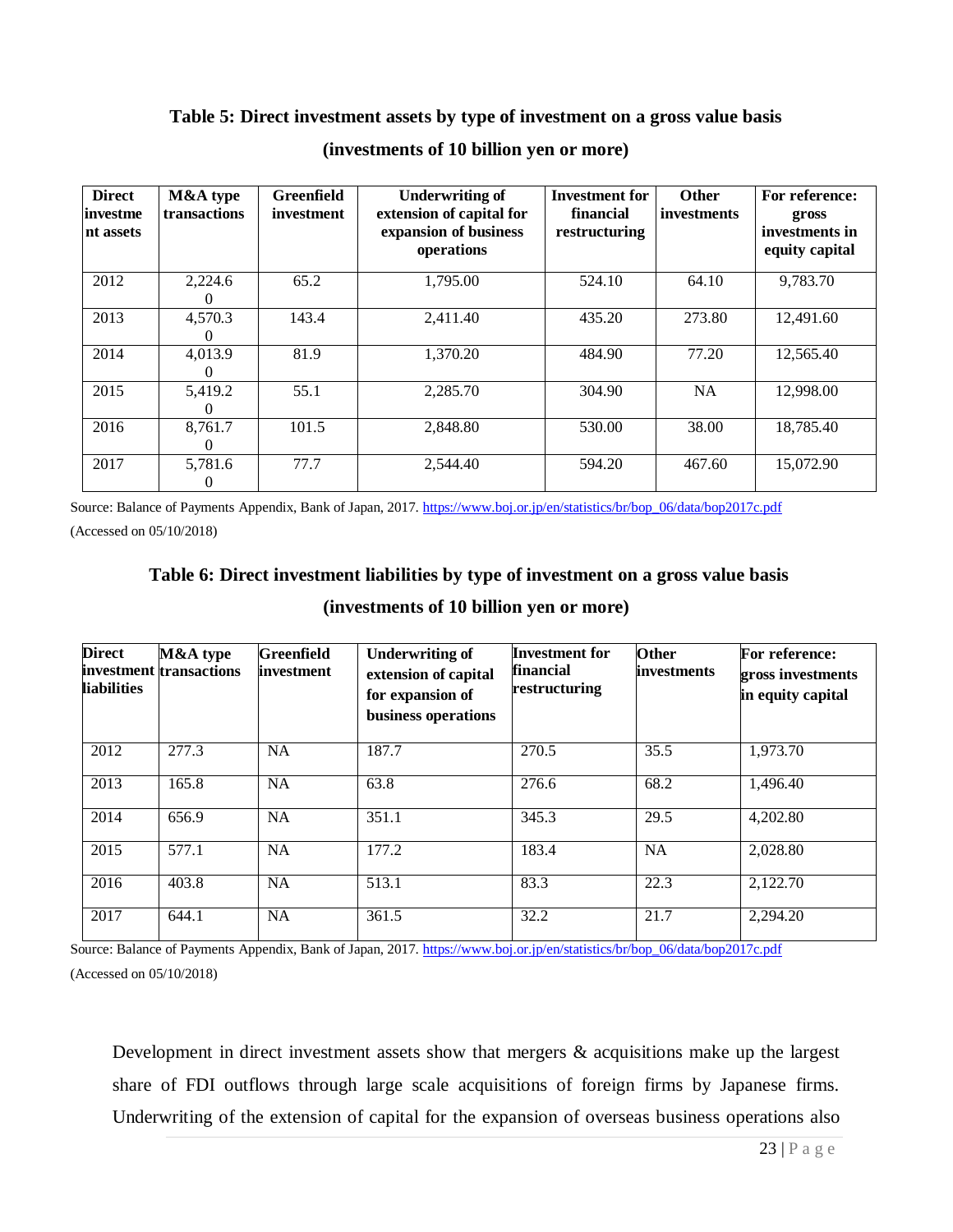continues to account for a relatively large share, while greenfield investments by Japanese firms in host countries continue to be less, as reported by the Bank of Japan, as seen in Table 5. When compared to assets, the direct investment liabilities continue to be low, as seen in Table 6. M&As and underwriting of extension of capital for the expansion of business operations accountW for the larger share, as reported by Bank of Japan.

As of the end of 2017, globally, Japan's total share of ODI in the manufacturing sector amounted to 7,01,469 hundred million yen, while the non-manufacturing total was 9,85,990 hundred million yen. The top five sectors that received direct investment from Japan for the year 2017 were finance and insurance services, wholesale and retail, transport and equipment, chemicals and pharmaceuticals and communications. Table 7 illustrates the numbers, as reported by the Bank of Japan.

| Top 5 sectors receiving ODI in 2017  | FDI in 100 million yen | <b>Percentage</b> |  |
|--------------------------------------|------------------------|-------------------|--|
| Finance and Insurance                | 3,47,505               | 20.60%            |  |
| Wholesale and Retail                 | 2,32,274               | 13.76%            |  |
| <b>Transport and Equipment</b>       | 1,41,902               | 8.40%             |  |
| <b>Chemicals and Pharmaceuticals</b> | 1,31,470               | 7.80%             |  |
| Communications                       | 1,14,402               | 6.78%             |  |
| <b>Others</b>                        | 7,19,905               | 42.66%            |  |
| <b>Total</b>                         | 16,87,458              | 100.00%           |  |

**Table 7: Top 5 industries to receive ODI in 2017**

Source: Balance of Payments data, Bank of Japan, 2017,

[https://www.boj.or.jp/en/statistics/br/bop\\_06/index.htm/#p0103](https://www.boj.or.jp/en/statistics/br/bop_06/index.htm/#p0103) (Accessed on 05/10/2018)

#### 5.1Japan's investment experience in India

As discussed earlier, bilateral relations between India and Japan have been boosted by governmental measures such as the bilateral CEPA that was signed in 2011, multiple facilitation mechanisms to aid Japanese firms in India and media attention. According to surveys by JETRO, Japanese firms view India as one of the most profitable investment locations in the medium and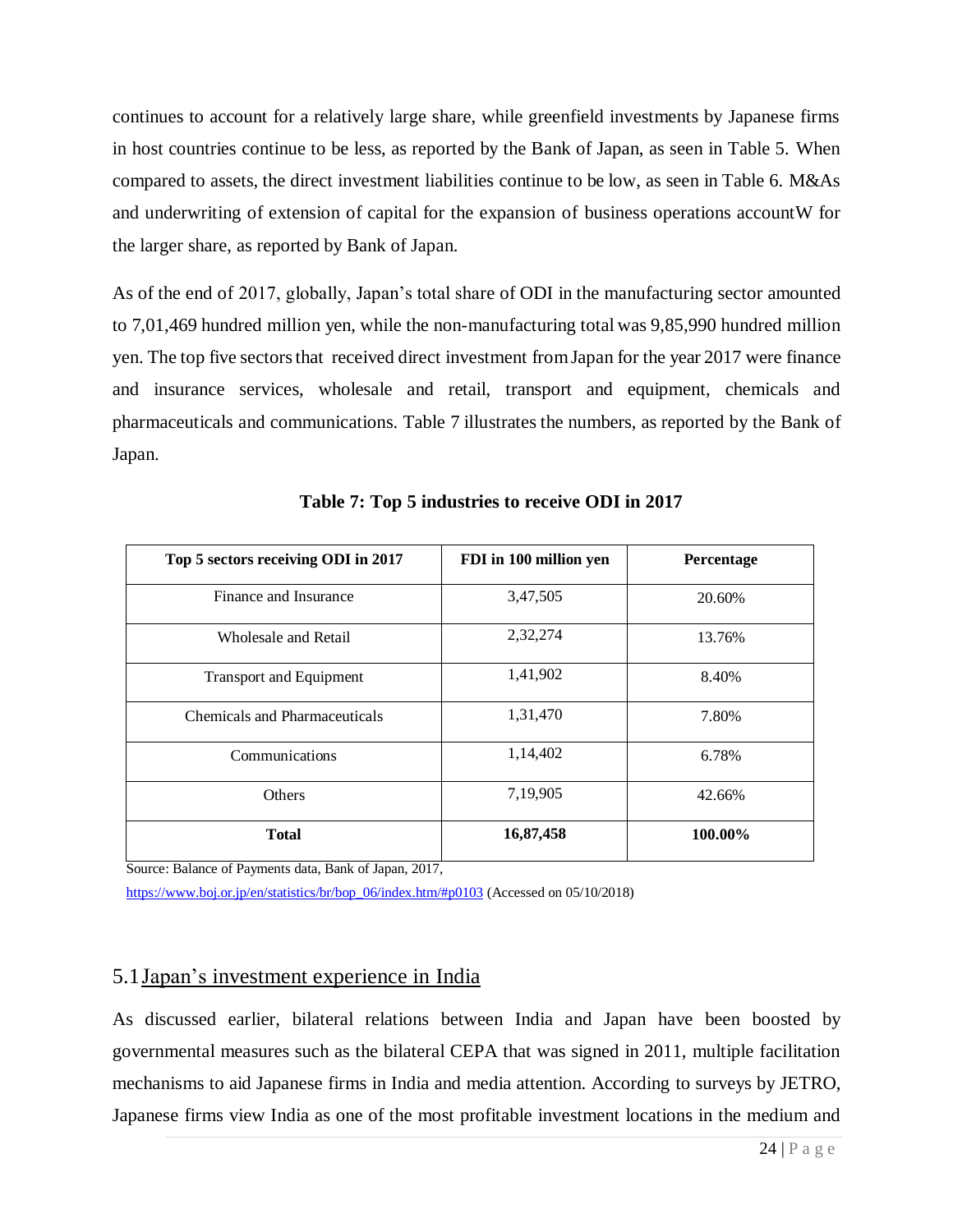long-term. This section qualitatively analyses Japan's investment experiences in India by looking into overall investment figures, ease of doing business, infrastructure, policy and institutional issues that help or hamper Japanese firms in India. The chapter shall also draw comparisons between other investment locations preferred by Japan such as the USA, UK, Netherlands, China and regional trade blocs such as the EU and ASEAN.

#### *5.1.1 Business and regulatory environment*

According to the 2017 Report on Investment Climate by the Bureau of Economic and Business Affairs, US Department of State, India continues to send out mixed signals regarding FDI inflows. The government actively seeks investments through economic reforms but is lax in following up on implementation of the same. Non-performing assets continue to hold back banks' profits and limit their lending. However, stable, relatively low inflation and strong management from India's central bank, the Reserve Bank of India, have mitigated the negative impact on credit. Employment, while difficult to measure given the large informal economy, appears to lag growth, while a demographic boom means India must generate over ten million new jobs every year. In contrast, Japan has a demographic problem due to the high median age in the country and a negative population rate of -0.1% as of 2016.

According to the Ease of Doing Business Report in 2018, India ranks 100<sup>th</sup> among the 190 countries that were assessed. Despite the low rank, this is a massive jump for India in comparison with last year's report when India was placed 130<sup>th</sup>. Japan's leading FDI destinations rank much higher globally with the US at  $6<sup>th</sup>$  position, the UK at  $7<sup>th</sup>$ , the Netherlands at  $32<sup>nd</sup>$ , Singapore at  $2<sup>nd</sup>$  and China at 78<sup>th</sup>. The report assesses the country based on certain parameters. Among these parameters, India ranks high in terms of getting credit and protecting minority investors. Dealing with construction permits, registering property and enforcing contracts are some of the worst ranked parameters for India according to this report. Furthermore, according to the 2014 Enterprise Survey, corruption and electricity were the biggest obstacles for firms doing business in India.

With respect to the business environment, Japanese firms surveyed by JBIC (2014) on overseas business operations cite lack of infrastructure to be the worst hurdle that they face in India. Local agents often promise adequate infrastructure to the firms which is later not implemented as the hard infrastructure in India has several quality issues. Japanese firms have had trouble with infrastructural issues such as roadways, uninterrupted electricity, problems with water pipelines,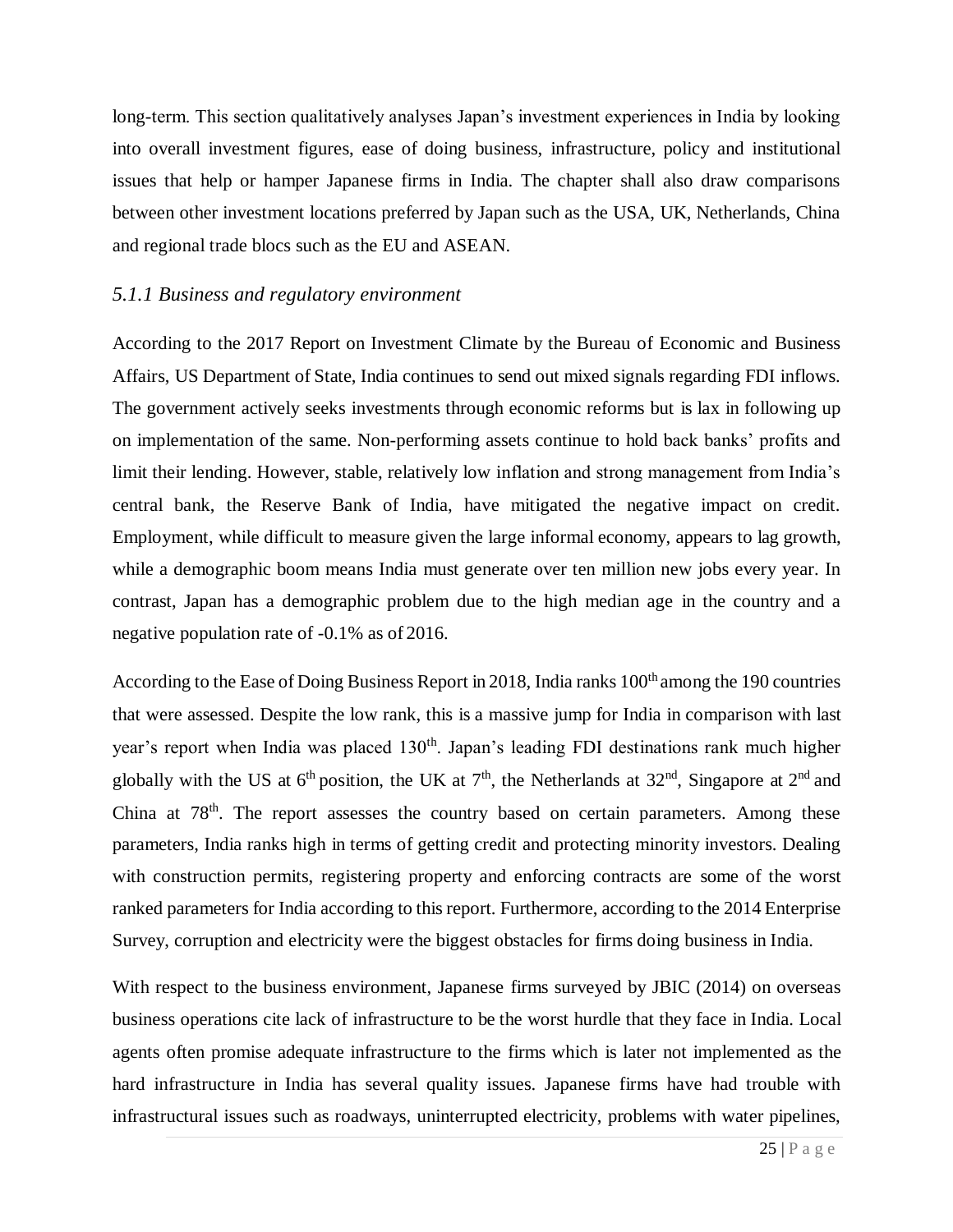etc. However, the Japanese government has been very involved with improving India's large-scale infrastructure through ODA assistance administered by JICA. The top three sectors receiving ODA are transport, water  $\&$  sanitation and energy. The massive boom in the telecommunications industry has led to an improvement in internet and phone connectivity that the firms require. Furthermore, many firms that operate in locations like Haryana and Maharashtra have not faced problems with infrastructure as these regions are suitably developed to support the endeavors of these companies (ICRIER Report, 2009). The list of Japanese business establishments in India provided by JETRO shows a concentration of Japanese firms in Haryana and Maharashtra with Tamil Nadu, Gujarat and Karnataka rising in the ranks. All five states are ranked among the ten best states in terms of infrastructure (National Institute of Public Finance and Policy Report, 2016). Severe competition by other firms, both Indian and foreign, ranks as the second most common problem according to the report. Japan has been keen on replicating the South Korean strategy of localization of production and low-priced, market specific goods to counter the intense competition that they face (Masanori, 2012). Furthermore, as a strategy Japan has expressed interest in the Make-in-India initiative to manufacture products in India and export to other nations. The automobile giant Suzuki is a market leader in exporting such finished automobiles to other countries, including Chile, Indonesia and developed markets in the EU. Japanese and other foreign firms also face problems with business regulations in India due to lack of transparency and a complex tax system.

Other problems faced by firms in entering the Indian market include the long and arduous process of land acquisition and associated approvals, poor governance, and corruption. Apart from entry, big corporations which are looking to expand their operations often encounter the same hassles once again. A common strategy is to use the help of their experienced partners, the joint venture firms, to take care of such administrative procedures. Toyota Kirloskar Motors, which had done an extensive survey before entering the market purchased large tracts of land for expansion and was able to avoid this problem. Other strategies used to counter this problem are through the help of consultants and other local agents (ICRIER Report, 2009).

The Innovation Index quantifies the level of creativity and innovation that a nation is capable of in its present state through certain indicators like institutions, quality of human capital, infrastructure, market sophistication, business sophistication, knowledge and technology and creative outputs. India ranks at 57 out of the 126 countries surveyed while the USA ranks  $2<sup>nd</sup>$ , the UK  $8<sup>th</sup>$ ,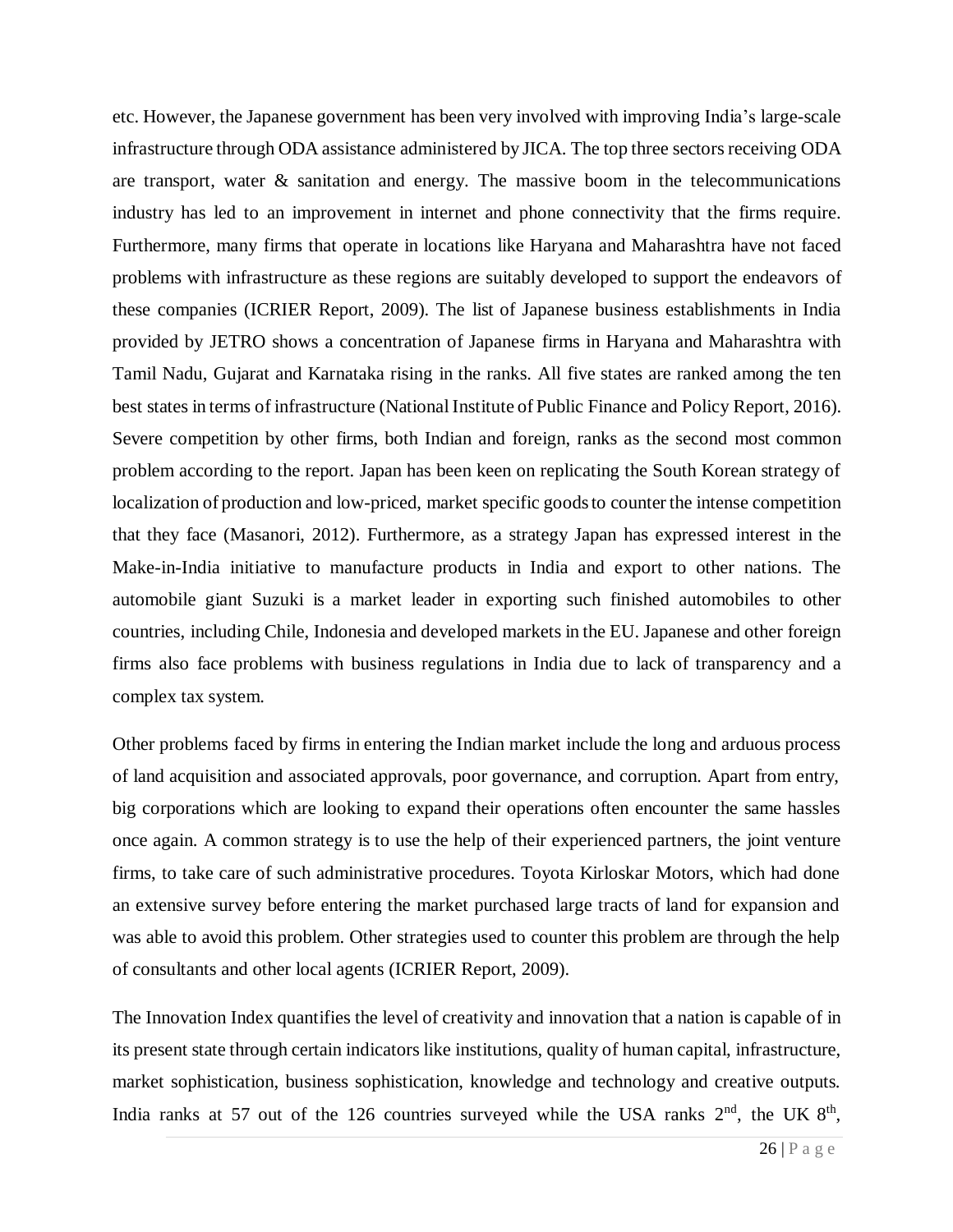Netherlands  $4<sup>th</sup>$  and China 17<sup>th</sup>. Level of infrastructure and institutions are some of India's major weaknesses, while technological development, creative output and market sophistication are parameters on which it is strongest, as reported by the Global Innovations Index 2018. In comparison to most countries that receive a high amount of ODI from Japan, India's rank in innovations is much lower. The Indian government has launched an innovation program to improve the quality of Indian start-ups and attract more investors. Digital India is another pet project of the government to enhance India's innovating capabilities. SoftBank which heavily invests in some of India's major start-ups has decided to invest over 2 billion US dollars in the Indian market by the year 2020.

The existing perception that the Japanese have of human resource capabilities in India is not very favorable. The level of human resource capabilities in India has often daunted new firms, especially the SMEs with lower resources that are trying to break into the Indian market. Several Japanese firms believe that despite having an intelligent workforce, Indian workers lack skills in practical application, are low on operational efficiency and take more time to train. Toyota Kirloskar Motors (TKM) considered human resources to be the biggest obstacle they had to face in market entry. Other firms that were surveyed conveyed that the labor problems are intrinsic to their industries. In the automobile industry, TKM faced trouble with the labor union in 2001 and 2002 with strikes and a 53-day lock-out (ICRIER Report, 2009). One of the worst labor problems took place in Manesar, Haryana with Maruti Suzuki. The workforce demanded the establishment of a new union, a pay hike and more vacation time. There were also problems concerning the abusive behavior of supervisors. The turmoil finally culminated in the murder of a senior executive, extensive property damage and many injuries. However, Honda has had a much better experience with its labor union. After initial suspicion, the company trusted the workforce to form a union, which has had cordial relationships with the management through regular communication. Despite the trouble faced by the automobile industry, other sectors have not faced such problems and do not consider labor practices to be much of an issue. This is reflected in the experiences of the manufacturing, pharma and IT industries.

The state of skilled labor in India is looked upon with favor and several Japanese firms are keen on recruiting people to work in Japan. Japanese IT service companies face a shortage in terms of both the number and quality of IT engineers and are thus eyeing the budding IT professionals in India. However, training cost due to the language barrier is a concern. The Japanese government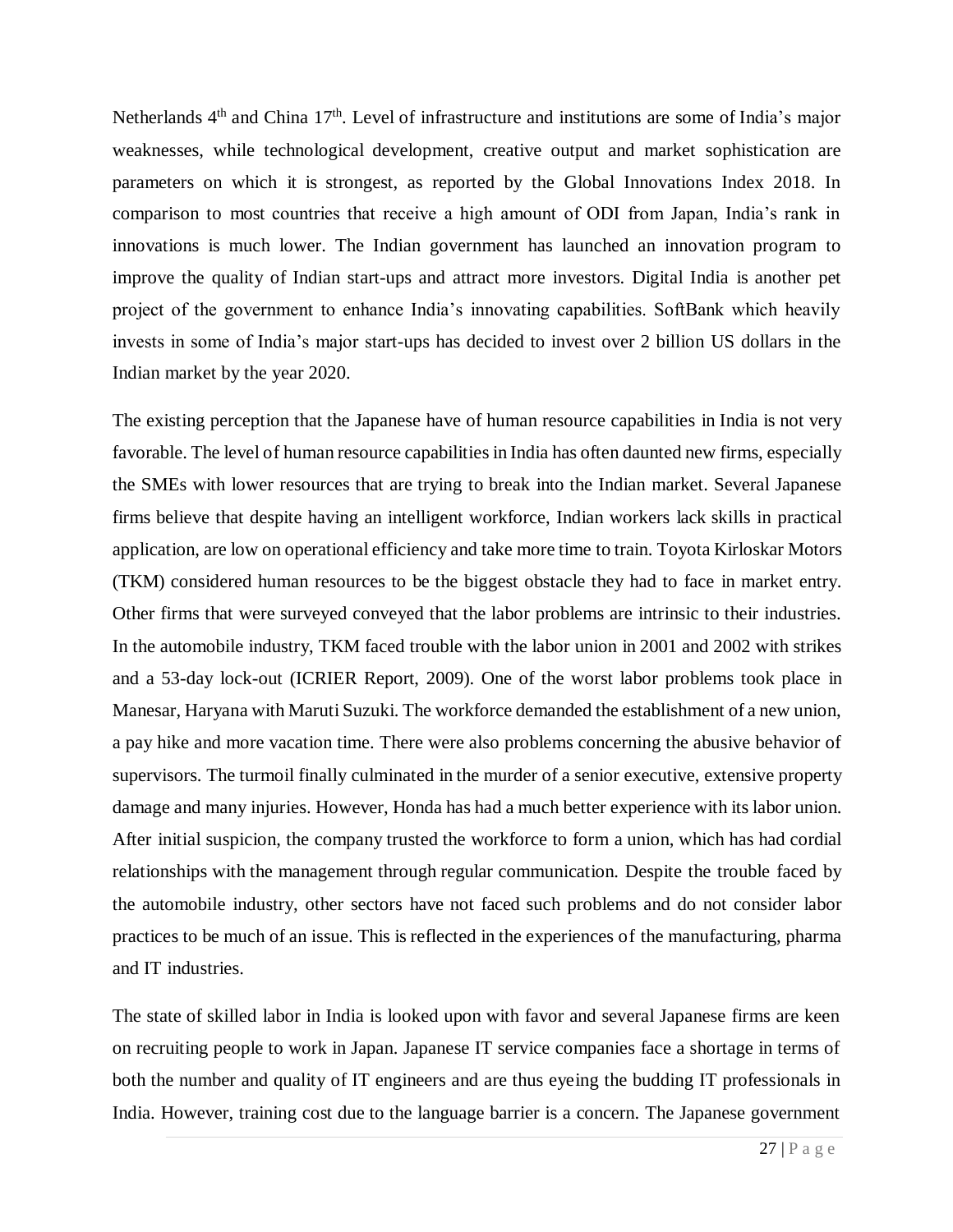and private firms are also keen to mitigate the demographic problem facing the country given its ageing population. This is an area where India with its large, skilled workforce can complement the needs of the Japanese economy.

Since Japan is looking to boost its economy with newer businesses, it is quite interested in the 'start-up' culture in India. The aspect of creativity and innovation is appreciated. However, the bigger firms are critical of the 'jugaad' element of Indian businesses. This goes completely against the traditional Japanese management practices which have thrived on extensive planning, scrutinization of every detail and strict discipline. The work culture between the two is quite different, but both sides are now making attempts to meet each other halfway. The Japanese are aware that communication between the management and the employees will result in smoother functioning of their firms.

#### *5.1.2 Institutional aspects*

Apart from the CEPA which is in place to facilitate Japanese investment into India, India's FDI policy plays a major role. Furthermore, in January 2018, India's FDI policy was further amended by the Indian Cabinet to liberalize and simplify the process of ushering in FDI inflows. These reforms target the retail sector, aviation, pharmaceuticals, construction development, power exchange and FDI in investment. Japan's investment into the Indian pharmaceutical and construction development sector falls in the top 5 sectors in India that Japan invests in, and thus may positively impact firms operating in these sectors. Despite Japan's less than favorable experience with the Indian pharmaceutical sector, this reform will amend the definition of 'medical devices' in the FDI policy and permit a wide range of such devices into the market which can attract 100% FDI via the automatic route. Furthermore, a major share ofJapan's outward FDI goes to the retail sector. This reform, which allows 100% FDI in single brand retail into the market without government approval may induce more Japanese retail players to venture into the Indian market in future, especially since Japan's fashion retailer UNIQLO is set to launch their first store in New Delhi in 2019.

According to the Enterprise Survey Report of 2014, 20% of the firms assessed, cited corruption as the main hurdle to business. The Corruption Perception Index 2017 ranks India at 81 out of the 180 countries assessed. Japan's top three ODI receivers are ranked at 16<sup>th</sup>, 8<sup>th</sup>, 9<sup>th</sup>, respectively. Despite China's low rank at the 77<sup>th</sup> position, it is the fourth highest ODI receiver from Japan.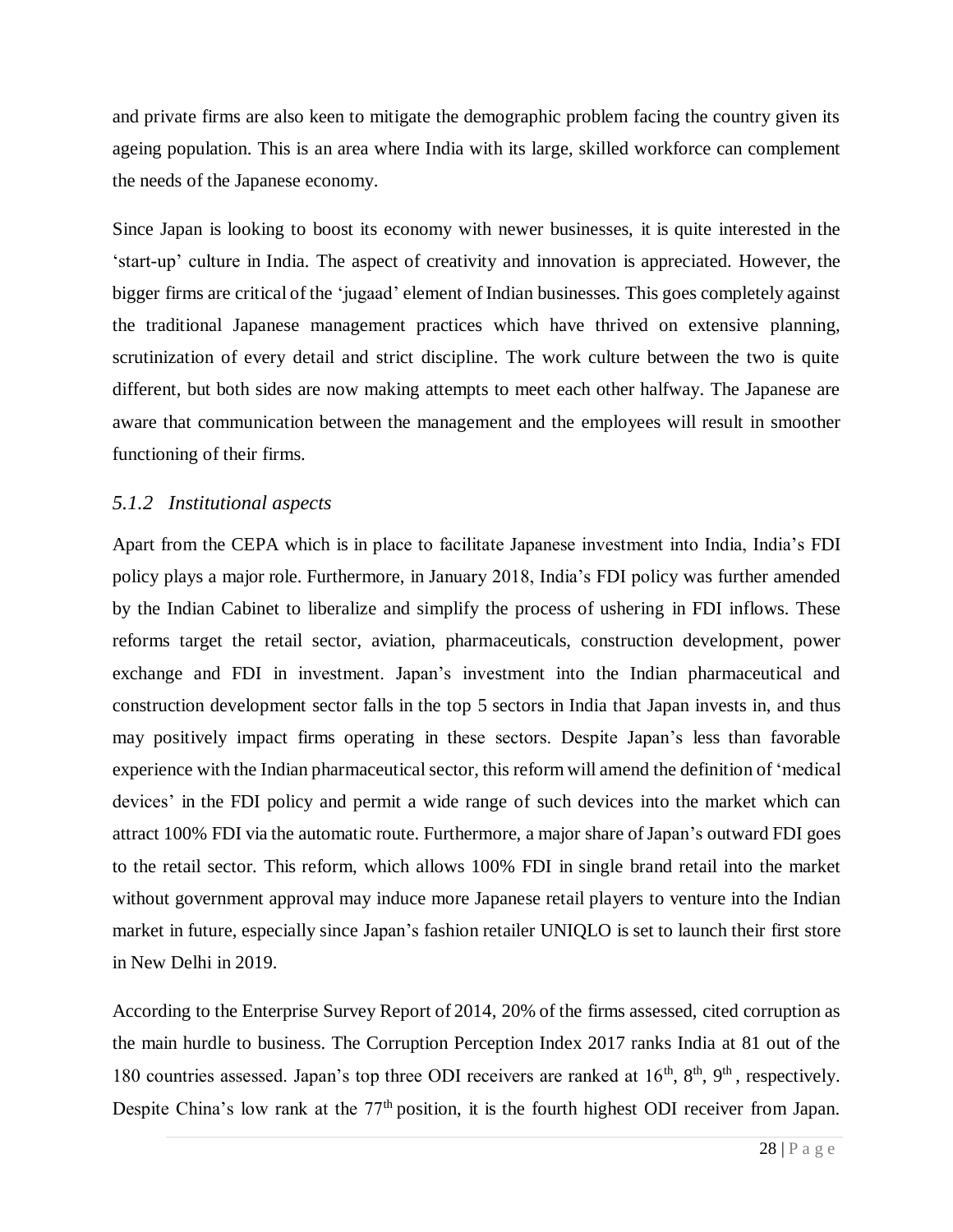However, foreign firms have an incentive to invest in China owing to its better infrastructure, business climate, conducive FDI policies, and availability of capital to name a few. However, in his book 'Selling China', Huang Yasheng points out the corruption in China's governance is discriminatory and supports certain foreign firms, hampering the competitiveness of private domestic firms.

Despite the release of the National IPR Policy and the establishment of India's first intellectual property (IP) crime unit in Telangana in 2016, India's IP regime continues to fall short of global best practices and standards. Several "Notorious Markets" across the country continue to operate, while many smaller stores sell or deal with pirated content across the country. India made some progress in fulfilling its mandate to become more market-oriented and competitive in 2016, but Prime Minister Modi's courtship of multinationals to invest and "Make in India" has not yet addressed longstanding hesitations over India's lack of effective IPR enforcement (Investment Climate Statement, 2017). The Intellectual Property Index tabulated by the US Chamber of Commerce Global Innovation Policy Center, which analyses the intellectual property climate of 50 countries, India ranks 44<sup>th</sup>. US is ranked first and has the most robust IP climate and North America and Europe rank very high on this list due to their developed and mature economies. Most emerging economies still struggle with the issue of ethics in business.

### 5.2 A study of Japan's investment experience in other new emerging markets

Japan's investment in South East Asia has been on the rise since 2011 with 50% of its investments in Asia going to ASEAN-6 (DBS Report, 2016). Despite high costs arising from the lack of infrastructure, market openness and growth are attracting Japanese investors to this region. As explained in the above sections, Japan's foray into outward FDI picked up in the early 1980s, and from 2011, its FDI has been targeted at emerging markets in Asia, and to some extent Central and South American nations like Mexico and Brazil. Cayman Islands is one of the top recipients due to tax exemption policies. South Africa isthe only African nation to attract FDI fromJapan, though at nominal levels. According to the JBIC survey in 2015, 56% of Japanese investors were looking to invest in ASEAN countries, especially in Vietnam, Indonesia and Thailand. In contrast, the survey reported a 48% fall in the number of investors looking to expand to China. In 2011, Japan's investment in China stood at US\$12.6 billion, which reduced to US\$ 8.6 billion in 2015. In contrast, Japan's FDI inflows to ASEAN rose from US\$ 15.7 billion in 2011 to US\$ 20.2 billion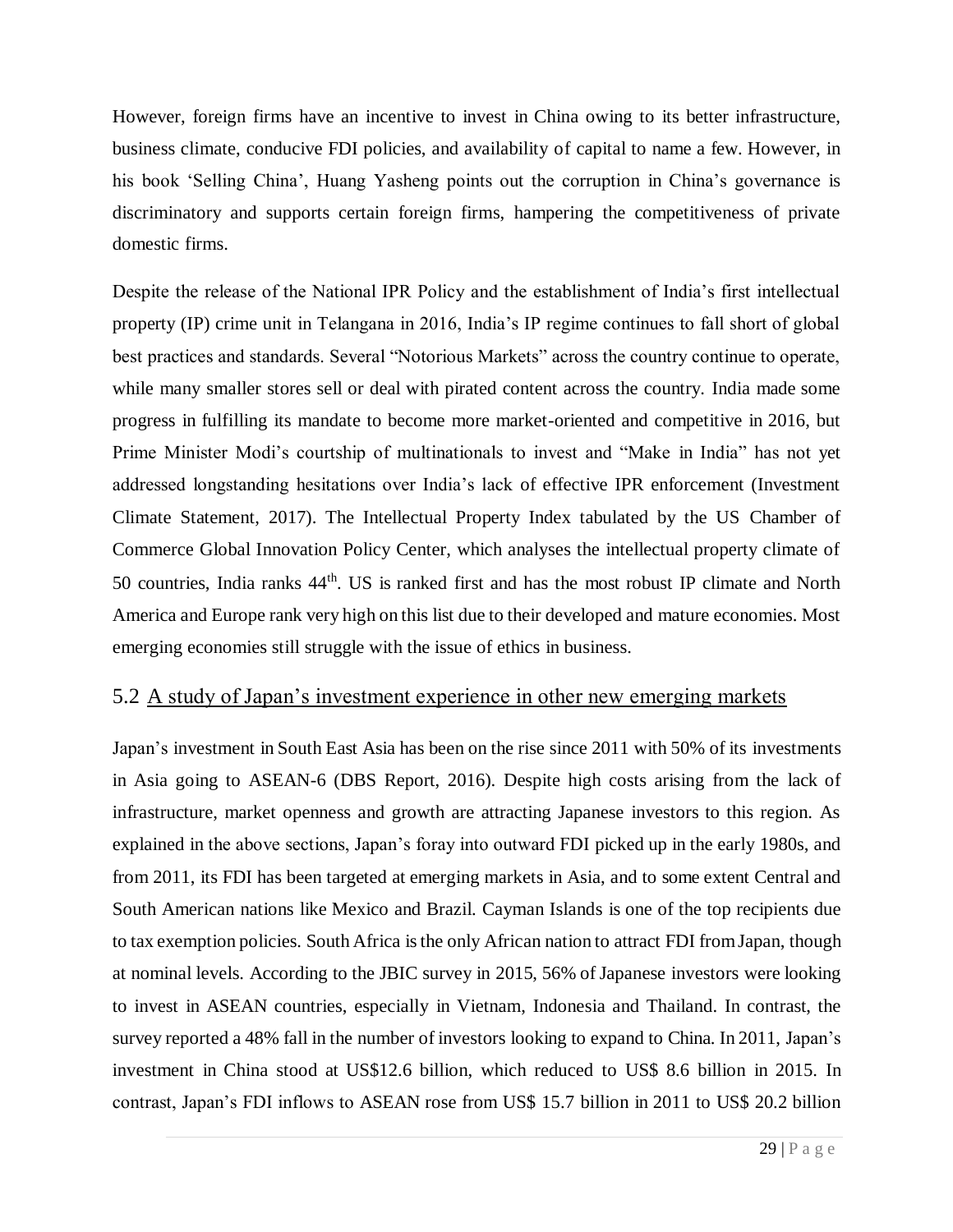in 2015 (JETRO, 2016). Initially, Japan's rise in FDI to the South East Asian region could be attributed to diversification strategies and a tendency to reduce investments in China, owing to economic considerations such as high labor costs and increasing domestic capacity in China. Other geopolitical considerations include the deterioration of bilateral relations between Japan and China in 2012 due to the Senkaku Islands dispute. However, the sustained rise in FDI to the South East Asian region could plausibly reflect broader economic considerations due to the growing market in this region (DBS Report, 2016). According to the JBIC surveys, Japanese investors face problems in South East Asia mainly due to rising labor costs, problems in hiring efficient management level staff, unclear legal systems, political instability and underdeveloped infrastructure. When juxtaposed with the investment experiences of the Japanese in India, we see that underdeveloped infrastructure, implementation problems arising from non-transparent and inefficient regulatory mechanisms are some of the common issues. In contrast, efficient skilled labor and low labor costs in several sectors make India a favorable investment destination.

Amongst the ASEAN countries, Japan has been a long-time investor in Vietnam. It is the second largest FDI investor in the country, after South Korea, with 3,835 projects as of July 2018, representing a total investment of US\$ 39 billion, (Ministry of Planning and Investment, Vietnam). Japan is Vietnam's highest ODA provider and is also the fourth largest trading partner of Vietnam. The investments were stable at US\$ 500 million from 1995 to 1998. The period from1999 to 2003 saw a reduction in the amount of inflows, after which there was a marked improvement with a peak in investments in 2008. The amount of investments lowered in 2009, following the global financial crisis. The numbers have recovered since then. (Hanh et al, 2017). Majority of Japan's investments have focused on the sectors of manufacturing, infrastructure and energy projects. However, over the last five years, investments have grown in consumer goods sectors, including retail and hospitality services.

Vietnam and Japan launched a Joint Initiative in 2003 to improve the business environment in Vietnam. The aim was to increase Vietnam's competitiveness and attracting other FDI investors, as Vietnam's economy is highly influenced by FDI inflows. The 'action plan' for the Joint Initiative is being conducted in phases by the two governments and even the private sector, and the 7<sup>th</sup> phase of this plan began in late July 2018. Evaluation studies conducted by JICA on the Joint Initiative has seen positive reviews in fields of customs and intellectual property.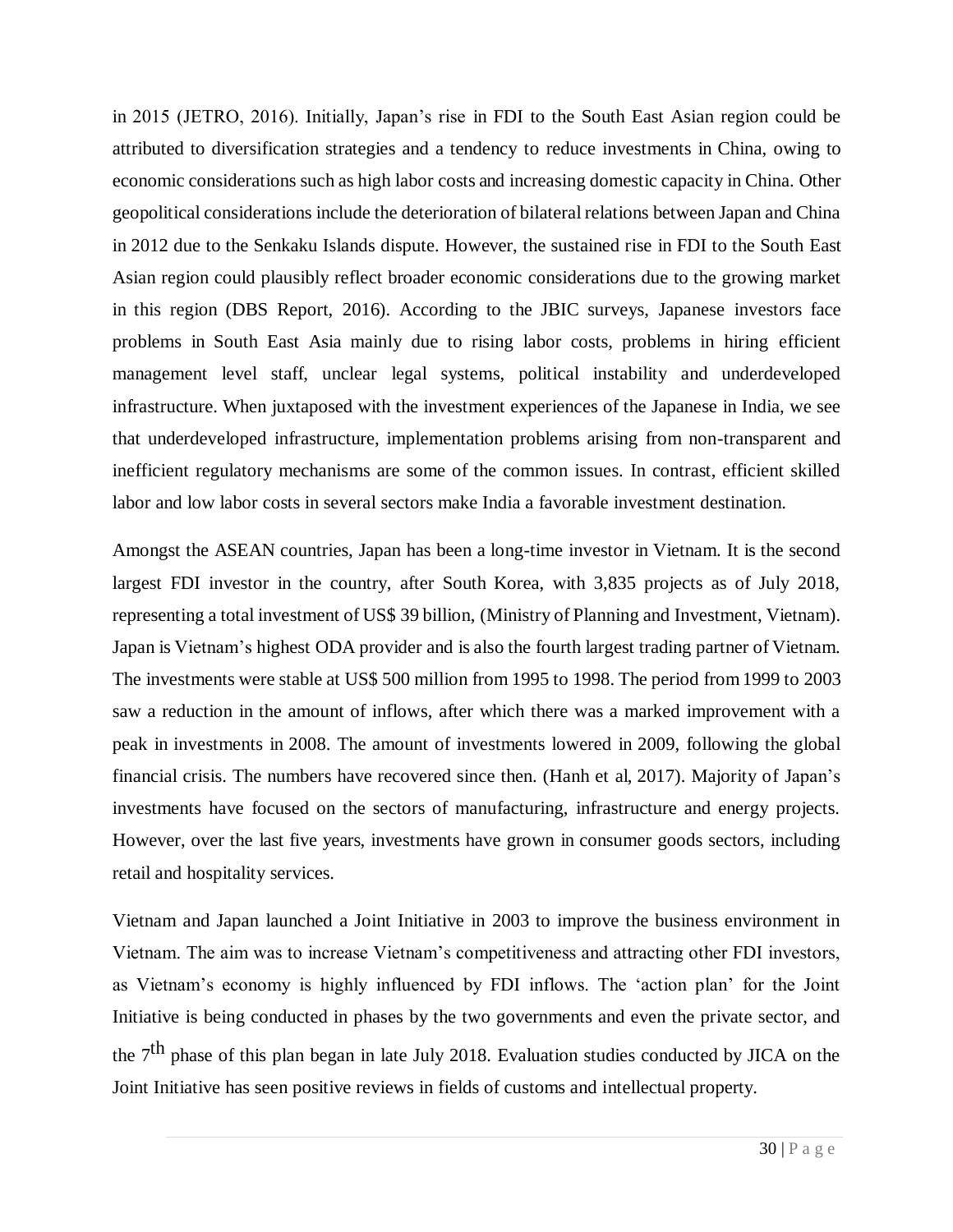The Vietnam Japan EPA was signed in 2008 and came into force in April 2009. It is expected to liberalize and facilitate trade between the two countries through reduction and exemption of tariffs according to prior commitments between the two nations. Apart from the VJEPA, the ASEAN Japan Comprehensive Economic Partnership (AJCEP) has boosted trade between the two through further reduction and exemption of tariff lines with 3426 tariff lines with zero percent rate effective from April 2018, in several industrial goods such as machinery, equipment, iron, steel copper, metals, etc. According to a survey by JBIC in 2015, Japanese investors have faced problems in Vietnam owing to rising labor costs, unclear execution of legal systems, intense competition from other companies and underdeveloped infrastructure. These problems are common across other emerging markets that Japan invests in, including India.

Japan is Thailand's largest investor, with cumulative inflows from Japan to Thailand for the period 1985 to 2016 standing at US\$ 85 billion, which is more than double the cumulative inflows from Thailand's second largest investor, USA. Furthermore, cumulative investments for the aforementioned period indicate that 43 percent of Thailand's total investments come from Japan. Thus, Thailand's FDI climate is considerably influenced by Japan. The JBIC Survey in 2015 reveals that, much like Vietnam, rising labor costs and intense competition from other companies are the two most cited problems faced by investors. Apart from this, social and political instabilities are an issue as Thailand often faces natural disasters like floods and political coups. In addition to the AJCEP, Thailand and Japan have signed the TJEPA, the Japan Thailand Economic Partnership Agreement in 2007. The TJEPA registered little immediate change in investments and there was a drop in investment in 2009, which can be attributed to the Global Financial Crisis. A political economy approach by Hartley (2017) postulates that global economic events such as the Asian Financial Crisis in 1998 and the global recession in 2008-09 have affected Thailand's FDI climate negatively, while positive changes have been brought about by domestic economic reforms such as Thailand's Board of Investment's (BoI) economic plan. However, after a peaking of inflows from Thailand to Japan in 2012 and 2013, there has been a rapid drop in investments from 2014 that lasted till 2017.

Japan's large immigrant community in Brazil, the 'Nikkei jin', continues to be a massive influencer in Japan's and Brazil's bilateral relations, improving dialogue and cooperation due to the human assets in the country. Japan's cumulative outflows in the period 2000 to 2017 shows higher outflows to Brazil in comparison to India. Direct investment for the year 2016 was at US\$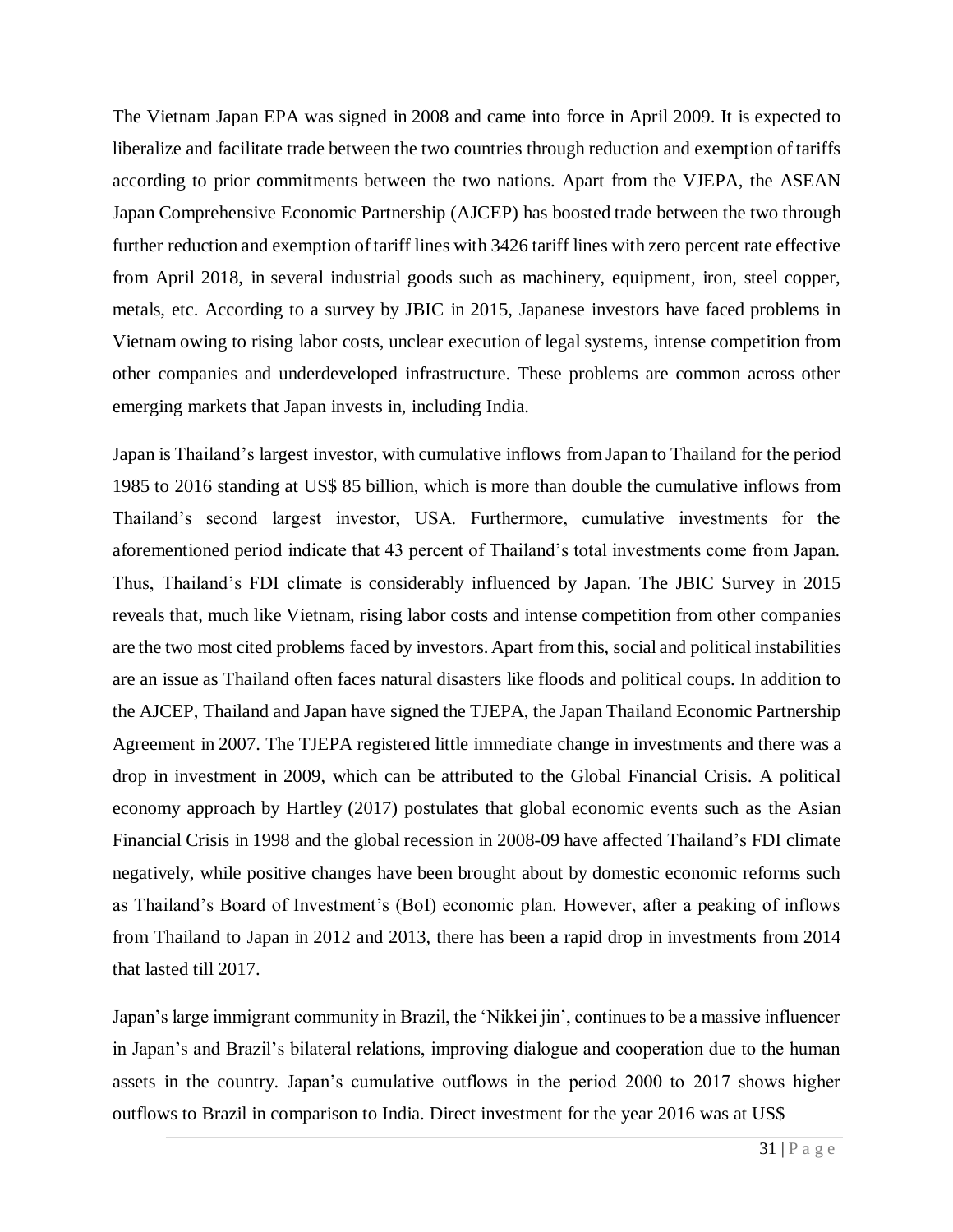1.4 billion. Japan is the 6<sup>th</sup> largest FDI investor in Brazil, in terms of FDI stocks and the two nations are now looking at further cooperation in the fields of science, technology and energy. Initially, Japan's investments in Brazil were restricted to obtaining natural resources. However, by 2015 Japan was investing 40% in the manufacturing sector, 35% in the service sector and 22% in the primary sector (Embassy of Japan). Brazil's business environment is plagued by problems such as its opaque bureaucracy, a complex tax regime, credit risks in the market, underdeveloped infrastructure, etc.

There are commonalities in the problems that the Japanese investors face in investing in other emerging markets in Asia as well as in Brazil. Institutional issues regarding implementation of regulatory mechanisms, lack of transparency in the legal system; and underdeveloped infrastructure are the most commonly cited problems. Intense competition from other companies, both local and other foreign investors are also cited by the Japanese investors doing business in these regions. Firms from South Korea, China and Singapore are the most common foreign investors that the Japanese regard as competition in the widely popular South East Asian region.

# **6 Conclusion**

According to the United Nations Conference on Trade and Development's (UNCTAD) 2018 World Investment Report, India is one of the top 10 host economies that attract FDI. The year 2016 saw a record high in FDI inflows at US\$ 44.5 billion (UNCTAD). The subsequent year, 2017 recorded a decline and the FDI stood at US\$ 39 billion, reflecting the global downward trend. India's specialized service sector, English speaking competitive workforce, large potential market size and growth; have contributed to India's attractiveness as an FDI destination. As of 2017, Japan is the 5<sup>th</sup> largest FDI investor in the India and accounts for 4% of India's FDI inflows. The top sectors that Japan invests in India as mentioned in Section 3 are reflective of the top sectors that attract FDI in India. Notwithstanding Japan's importance as a source of investment, the secondary data analyzed suggests that Japan's investment experience has a lot of unrealized potential in the case of India. Despite constraints posed by infrastructure and regulations, both nations would clearly benefit from building stronger relations. Technology transfer in infrastructure and other industries would help India's development, while Japan could benefit from India's young talent pool that is diverse, cheap and easily available.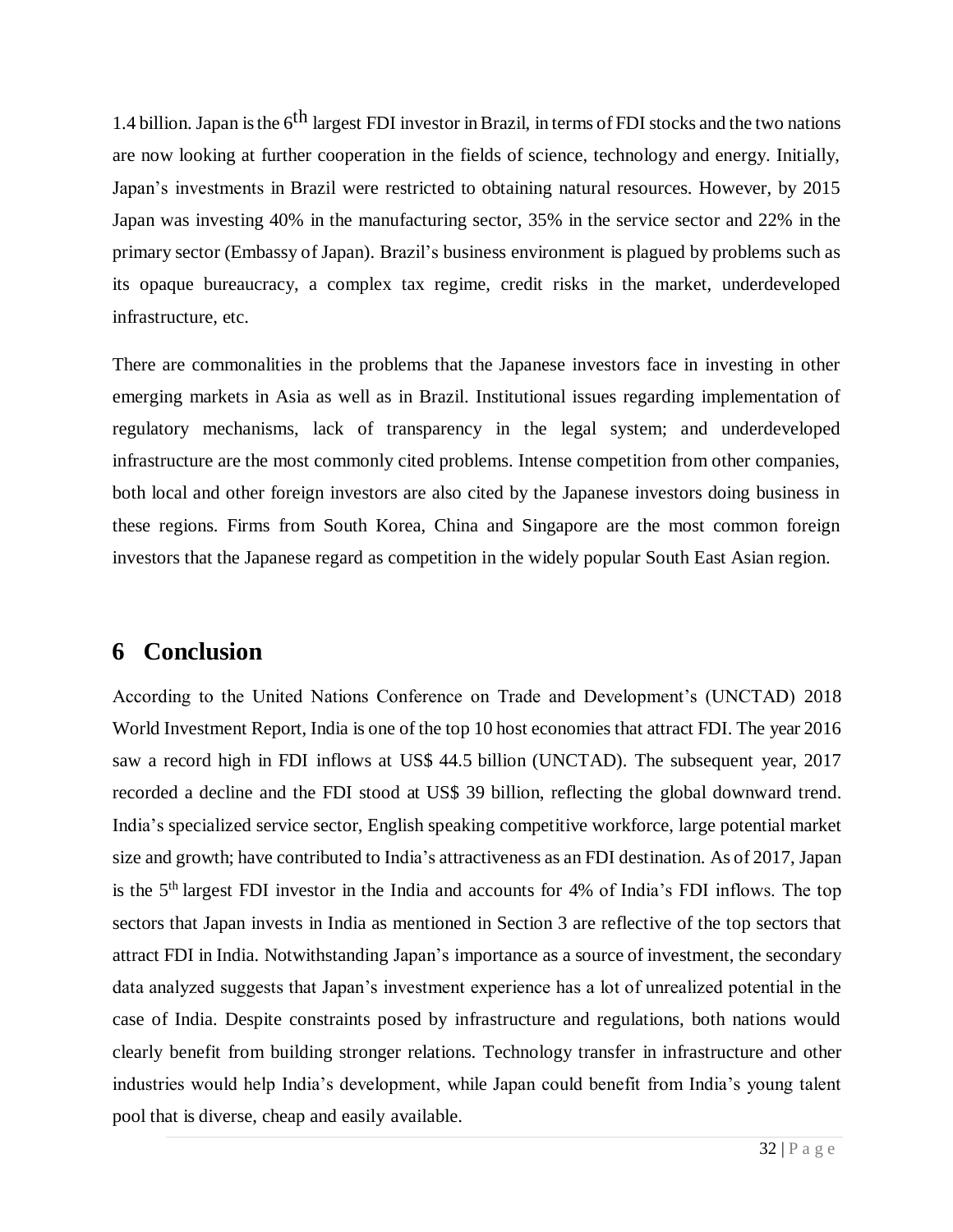Japan has been aggressively attempting to stimulate its economy since April 2013, after the onset of 'Abenomics'. Quantitative and qualitative easing by increasing the money supply, negative interest rates and export promotion are some of the major facets of 'Abenomics' to bring out Japan from its two-decade long stagnancy. At this juncture, Japanese firms have more incentive to accelerate overseas business, which is where India can prove to be a promising candidate. The JBIC Survey on overseas business operations 2014, identified the potential growth of the labor market, labor costs, size of the local market, India's potential as a production base for exports as the most attractive aspects of the Indian market, which are of interest to Japanese corporations.

Improvement in business regulations is needed to propel Japanese FDI into India, as the cumbersome business environment in India is one of the main reasons cited by Japanese firms as hurting their profitability in India.

Japan's established presence lies in providing superior quality products with high prices that cater to cross national consumer segments (Enatsu, 1997; Nonaka & Katsumi, 2007; Horn, 2015). However, this strategy has better chances of success in advanced economies, and not emerging ones which are overflowing with spurious products, cheap alternatives and lower consumption capacity. Japanese firms thus engage in strategic planning that will suit the needs of the Indian consumers. However, they also have been dealing with risks of political and economic uncertainty (Khanna et al, 2005) including geographical complexity and a very diverse socio-cultural environment (Itou, 2006; Oku, 2008). The Japanese are now adopting some of their strategies of localized production and actively targeting the needs of the Indian middle-class consumer. From primarily investing in the manufacturing sector, several firms have diversified their interests into more niche markets such as healthcare, start-ups, etc. Furthermore, Japan's interest in India's service sector is on the rise. This reflects the sector wise distribution of Japan's total outward FDI as well.

According to the assessment by Research and Information System (RIS), the CEPA has been effective in introducing better security measures for investments while introducing a liberalized framework for trade of goods and services. Notwithstanding criticism about the tariff reduction process, there has been a stable and continual rise in the number of Japanese in India after the introduction of the CEPA, indicating a positive impact of the same.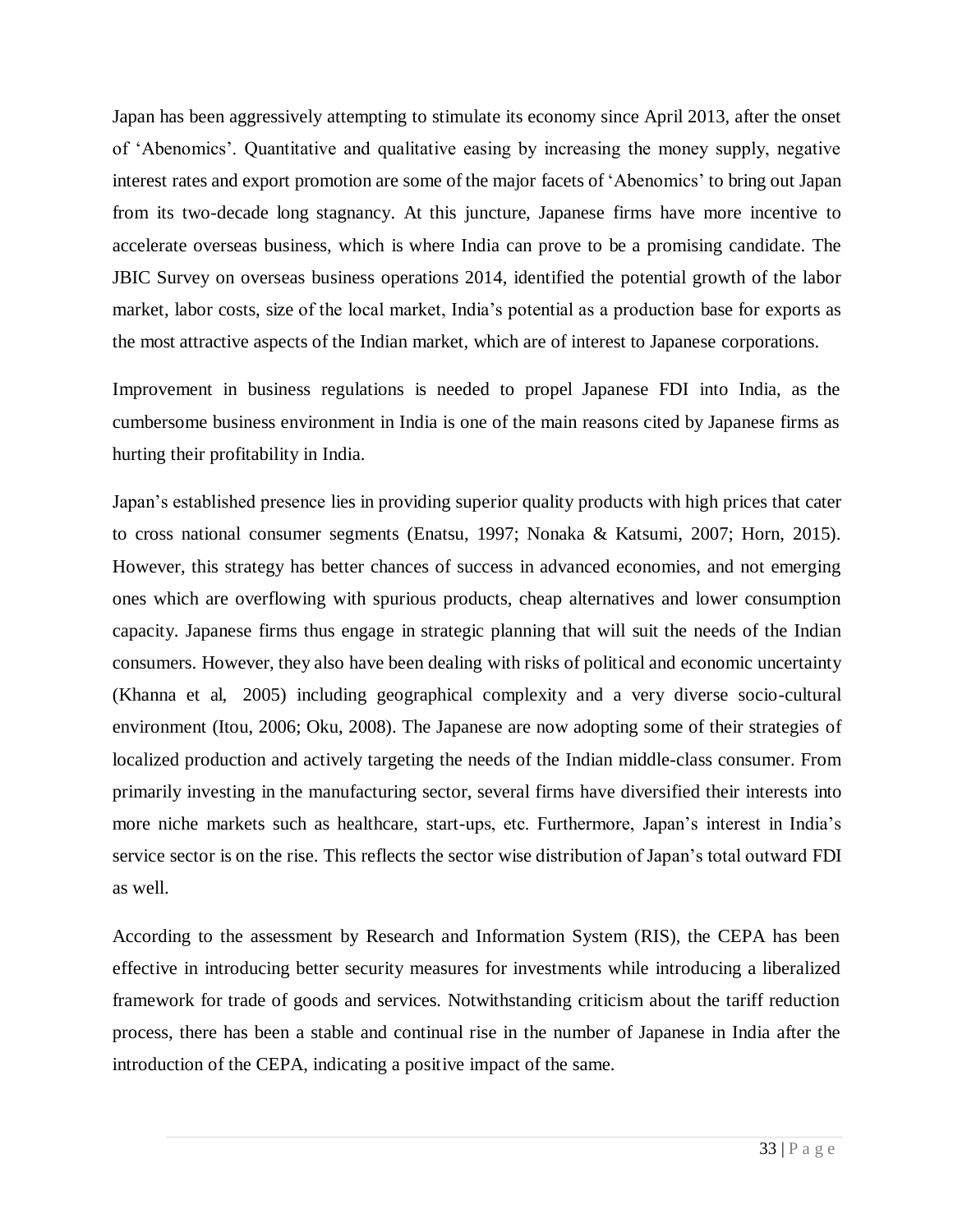This paper has explored some of the factors influencing Japanese investments in India. Many areas, such as the role of culture or organizational set up, quality, however, remain unexplored. The discussion clearly indicates that despite numerous governmental measures to facilitate Japanese firms in India, which are well advertised in the Indian media and in government press releases, the level of bilateral trade and investment does not reflect its full potential. Exhaustive primary research on sectoral trends and problems faced by individual firms may provide a more insightful understanding of the prospects for the said challenges facing Japanese businesses in India and the steps required to strengthen bilateral trade and business relations between the two countries.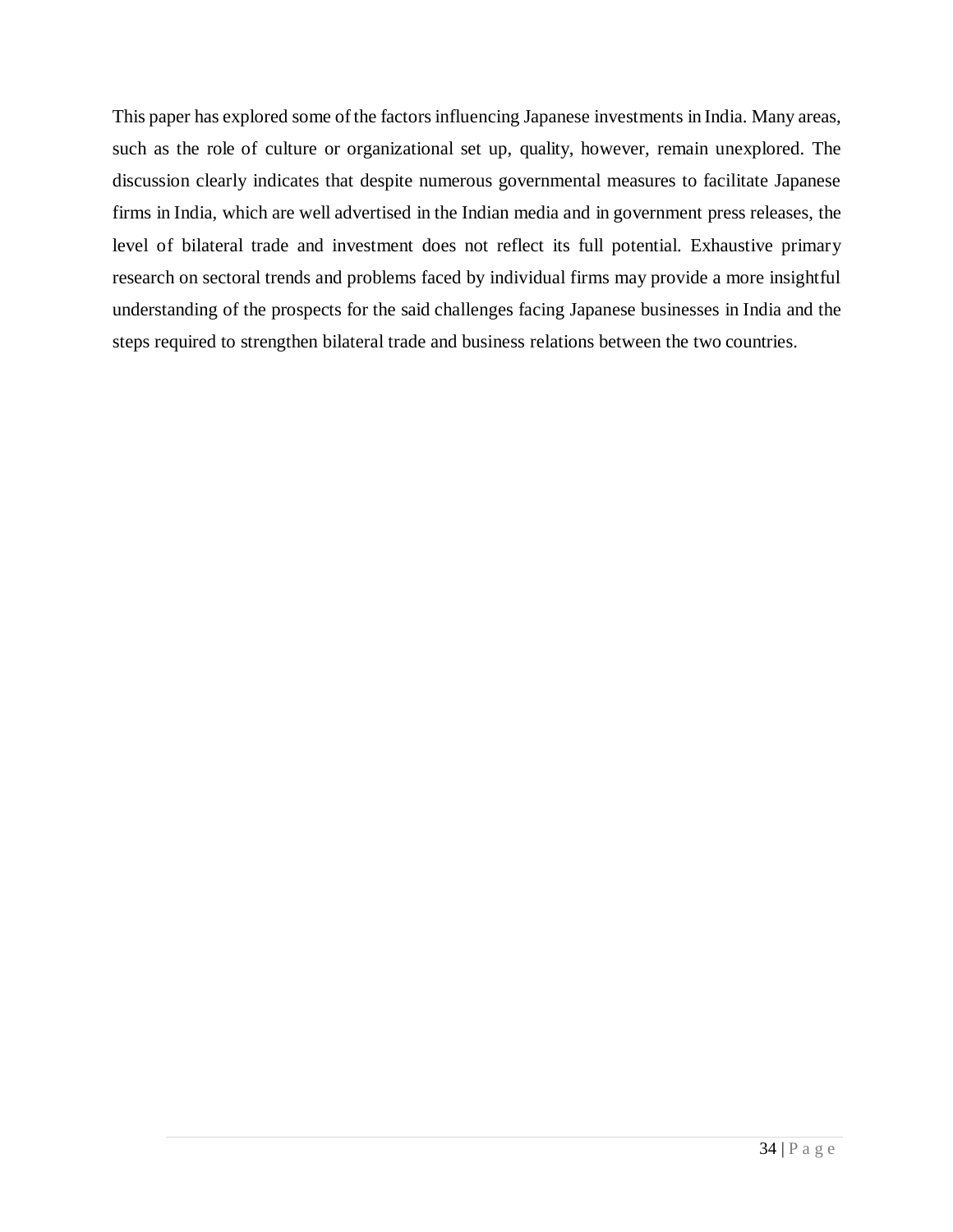#### **References**

Abe, I. (2015). *JETRO's Role in Accelerating Japanese FDI.* JETRO.

Bank of Japan. (2017). *Balance of Payments Report.* Bank of Japan.

- Buckley, P. J., Cross, A. R., & Horn, S. A. (2012). Japanese Foreign Direct Investment in India: An Institutional Theory Approach. *Business History*, 657–688.
- Choudhury, S. R. (2009). Japan's Foreign Direct Investment Experience in India: Lessons Learnt from Firm Level Surveys. *Indian Council for Research on International Economic Relations (ICRIER)*.
- Das, R. U. (2014, January). India-Japan Comprehensive Economic Partnership Agreement (CEPA): Some Implications for East Asian Economic Regionalism and RCEP. Research and Information System for Developing Countries (RIS).
- DBS Group Research. (2016). *Japan: Rising Direct Investment in South East Asia.*Development Bank of Singapore.
- Department of Industrial Promotion & Policy. (2016). *FDI Synopsis on Country Japan.* Government of India.
- Diep, T., & Hawkins, P. (2015). Foreign Investors in Vietnam: An Increasingly Attractive Market. *Asian Management Insights*, 76-84.
- Fujita, M. (2000). *Foreign Direct Investment, Trade & Vietnam's Interdependence in the APEC Region.* Institute of Developing Economies, JETRO.
- Global Business Division, MUFG. (2017). *Japanese Investments in India - Prospects and Challenges.* MUFG.
- Government officials of India and Japan. (2006). *Report of the India-Japan Joint Study Group.* Government of India, Government of Japan.
- Hanh, N. P., Hung, D. V., Hoat, N. T., & Trang, D. T. (2017). Improving Quality of Foreign Direct Investment Attraction in Vietnam. *International Journal of Quality Innovation*.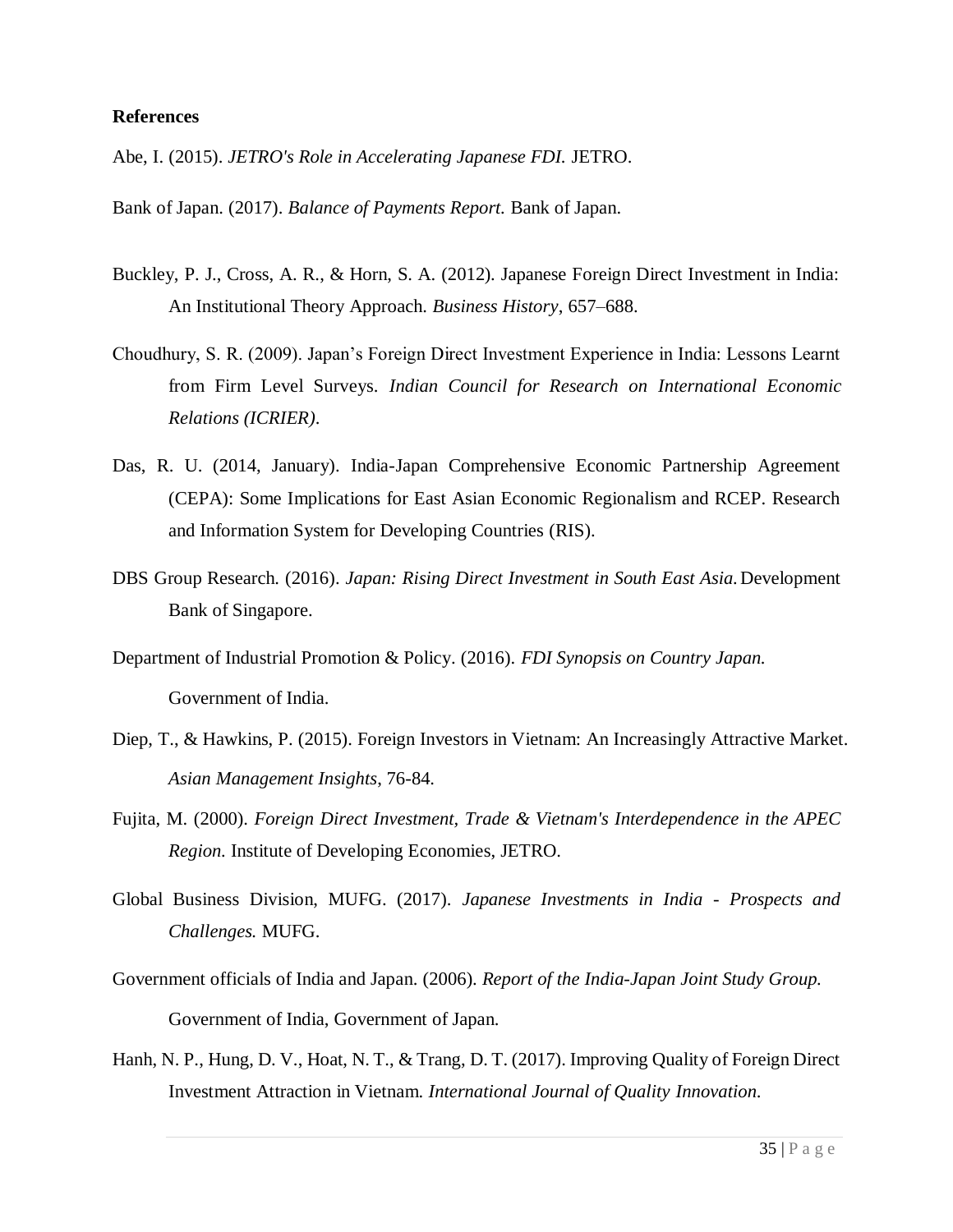- Hisai, T. (2015). Enhancing Foreign Direct Investment in India: focusing on the financial sector. ICRIER-PRI Joint Workshop.
- Horn, S. A. (2015). Subsidiary Capacity Building in Emerging Markets: How Japanese MNE's Sequence Market Entry & Development Strategies in India. *Wiley Periodicals, Inc*.
- III, T. F., & Przystup, J. J. (2017, March). India-Japan Strategic Cooperation and Implicationsfor US Strategy in the Indo-Asia-Pacific Region. *Institute for National Strategic Studies Strategic Perspectives, no. 24*.
- Japan International Cooperation Agency (JICA). (2018). *Operations and Activities in India.* JICA.
- Jerurkar, A., & Sanbe, H. (2017). *Doing Business in India-A perspective from Japan.* India Unleashed.
- JETRO. (2013). *Challenges for India-Japan Investment Promotion and Proposals to both Governments.* JETRO.
- JETRO. (2017). *2017 JETRO Survey on Business Conditions of Japanese Companies in Asia and Oceania.* JETRO.
- Kiyota, K. (2015, September). Trends and characteristics of Inward and Outward Direct Investment in Japan. *White Paper on International Economy and Trade*. Japan Spotlight.
- Lotorre, M. C., & Hosoe, N. (2016). The Role of Japanese FDI in China. *Journal of Policy Modelling*, 226-241.
- Makoni, P. L. (2015). An Extensive Exploration of Theories of Foreign Direct Investment. *Risk governance & control: financial markets & institutions*.
- Masanori, K. (2012). Japan-India Economic Relationship: Trends and prospects. *Research Institute of Economy, Trade and Industry (Japan)*.
- Mathew, D., & Bera, S. (2012). India-Japan Trade and Investment Relations and Their Future Prospects.
- Medvedev, D. (2012). Beyond Trade: The Impact of Preferential Trade Agreements on FDI Inflows. *World Development*, pp. 49-61.